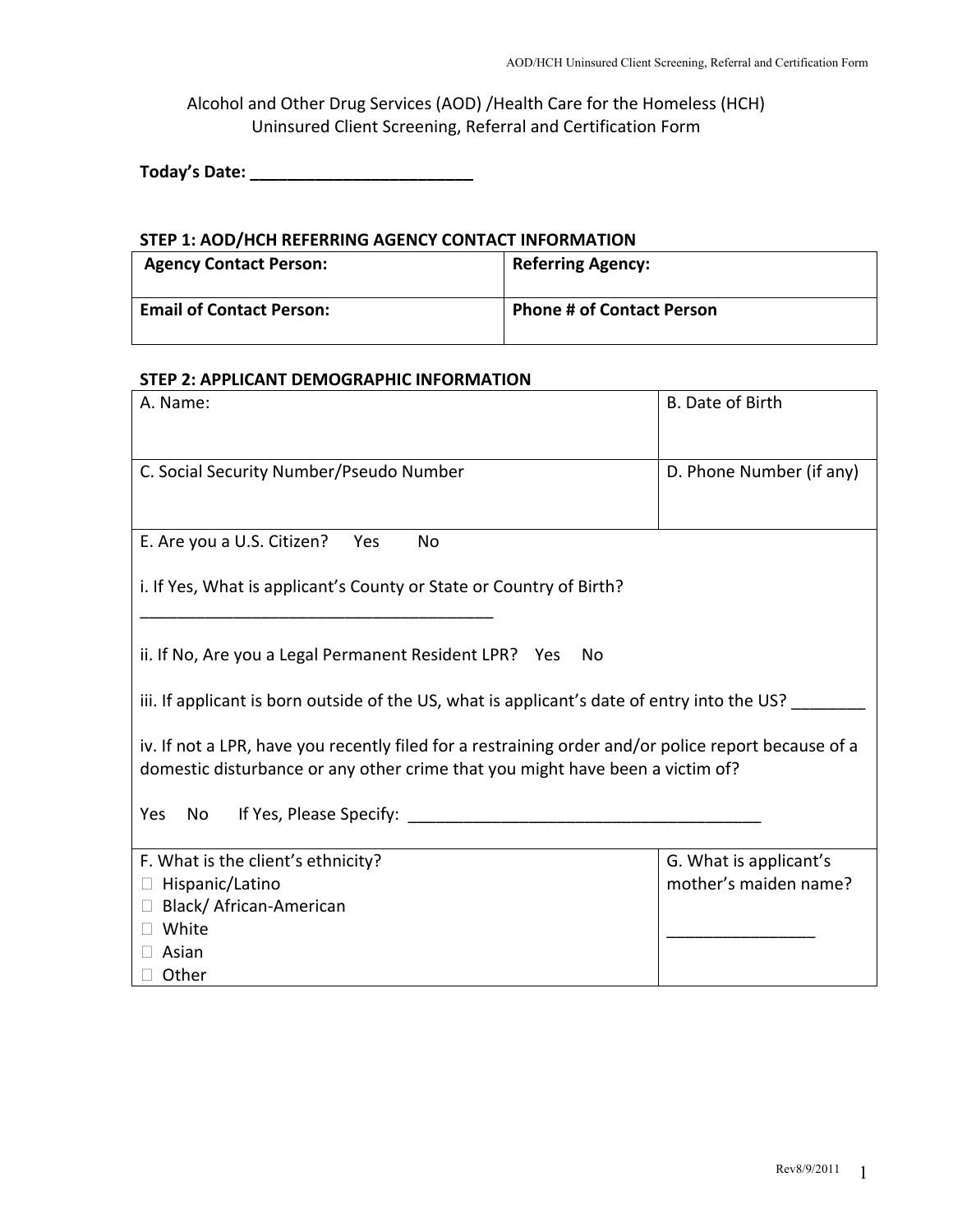#### **STEP 3: MEDI‐CAL SCREENING**

If applicant answers yes to one of the following questions, then applicant is potentially eligible for Medi‐Cal. The Medi‐Cal SAWS 1 application form (ATTACHMENT 1 ENGLISH or ATTACHMENT #2 SPANISH) should be filled out for applicant. If applicant is Medi‐Cal eligible, proceed to Step 5. If applicant is NOT Medi‐Cal eligible, proceed to Step 4.

IS APPLICANT

#### **A. Under 21 years old? Yes No**

i. If yes, is the applicant living with the parent(s) for more than half of this current calendar year?

Yes No

|  | B. A parent of a child age 21 or under who lives with him or her in the household? Yes No |  |
|--|-------------------------------------------------------------------------------------------|--|
|--|-------------------------------------------------------------------------------------------|--|

i. If yes to B, is the applicant or the applicant's spouse unemployed, deceased, disabled, absent or working less than 100 hours per month?

Yes No Indicate Parent's Name: \_\_\_\_\_\_\_\_\_\_\_\_\_\_\_\_\_\_\_\_\_\_\_\_\_\_

|                                                                                                  |            | C. Disabled? Does applicant have a physical or emotional disability that will last more than |
|--------------------------------------------------------------------------------------------------|------------|----------------------------------------------------------------------------------------------|
| one year?                                                                                        |            | Yes<br><b>No</b>                                                                             |
| D. Age 65 or over                                                                                | <b>Yes</b> | <b>No</b>                                                                                    |
| E. Pregnant                                                                                      | <b>Yes</b> | No                                                                                           |
| F. Blind                                                                                         | <b>Yes</b> | <b>No</b>                                                                                    |
| G. A Refugee                                                                                     | <b>Yes</b> | <b>No</b>                                                                                    |
| H. Does applicant receive any income? Yes<br>. No                                                |            |                                                                                              |
| i. If yes, indicate income:                                                                      |            |                                                                                              |
| I. Does applicant own a bank account within the past 2 years? Yes No                             |            |                                                                                              |
| J. Does applicant have a retirement account such as an IRA or $401(K)$ ? Yes No                  |            |                                                                                              |
| K. Did applicant apply for Social Security Benefits (SSI/SSDI) in the past twelve months? Yes No |            |                                                                                              |
| If Yes, what county do they apply in?                                                            |            |                                                                                              |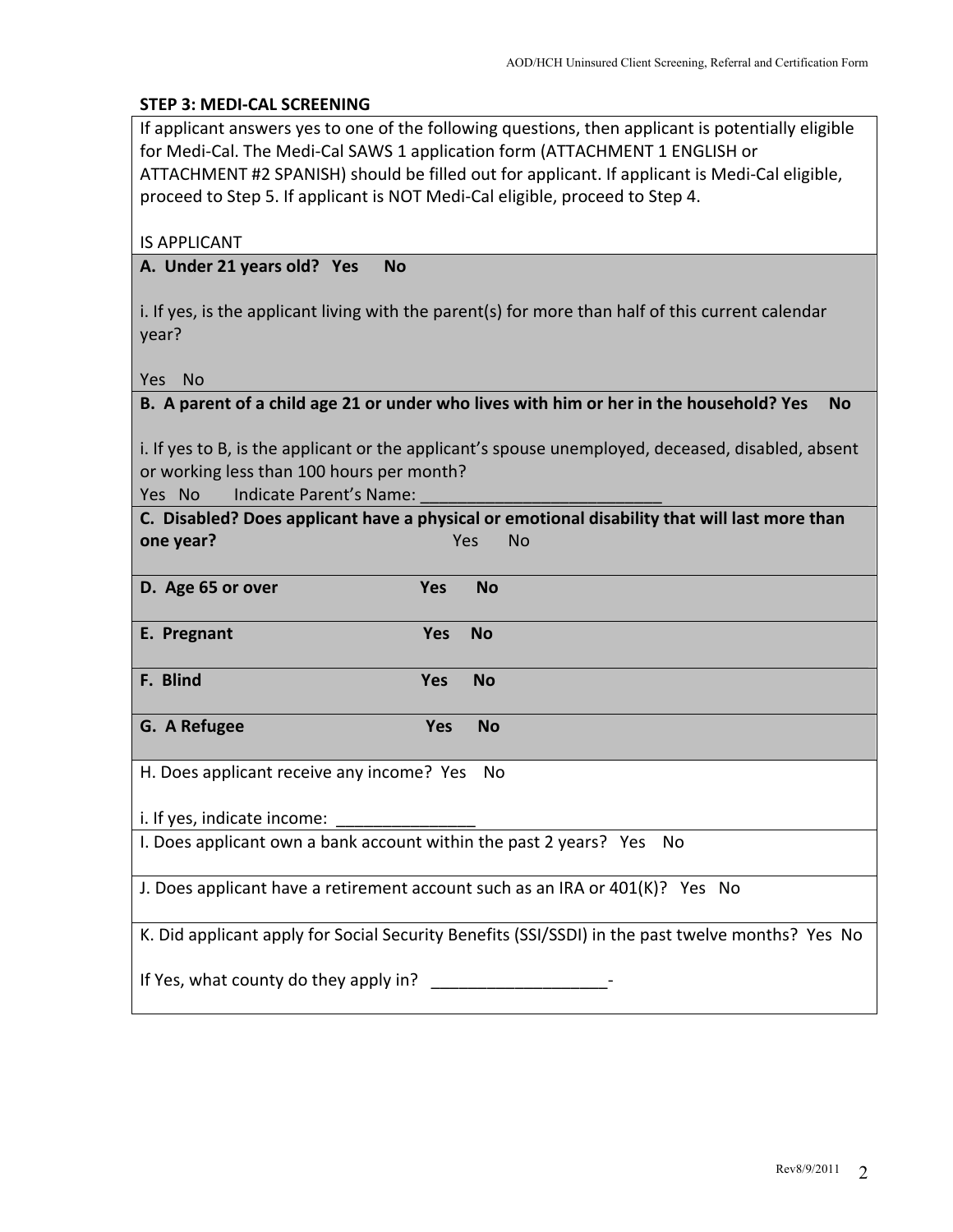#### **STEP 4: ACE SCREENING**

A. AOD/HCH STATUS

i. The above named applicant is a client/resident of the following agency (check one):

□ Behavioral Health Recovery Services □ OTHER please indicate address below

 $ii. \Box$  Check the box if the above agency address is where all client ACE correspondence should be mailed.

iii. If client has a separate mailing address such as post office box, please indicate address below:

\_\_\_\_\_\_\_\_\_\_\_\_\_\_\_\_\_\_\_\_\_\_\_\_\_\_\_\_\_\_\_\_\_\_\_\_\_\_\_\_\_\_\_\_\_\_ \_\_\_\_\_\_\_\_\_\_\_\_\_\_\_\_\_\_\_\_\_\_\_\_\_\_\_\_\_\_\_\_\_\_\_\_\_\_\_\_\_\_\_\_\_\_\_

B. INCOME ELIGIBILITY

i.  $\Box$  Please check box if the above applicant's income has been verified upon intake and applicant's income is below 200% of the Federal Poverty Level. If client has no proof of income such as paystub, please have applicant sign income verification statement (ATTACHMENT 9).

| <b>Family Size</b>              | <b>Maximum Gross Monthly Income</b> |
|---------------------------------|-------------------------------------|
|                                 | \$1,815                             |
| 2                               | \$2,453                             |
| 3                               | \$3,089                             |
| 4                               | \$3,725                             |
| 5                               | \$4,362                             |
| 6                               | \$4,999                             |
| 7                               | \$5,635                             |
| 8                               | \$6,272                             |
| 9                               | \$6,910                             |
| 10                              | \$7,548                             |
| <b>Additional Family Member</b> | \$638                               |

\*Please note that the income guideline is updated annually on the first of April.

C. SAN MATEO COUNTY RESIDENCY

 $\Box$  The above applicant is a San Mateo County resident and intends to stay in San Mateo County at time of discharge from the AOD or HCH facility below.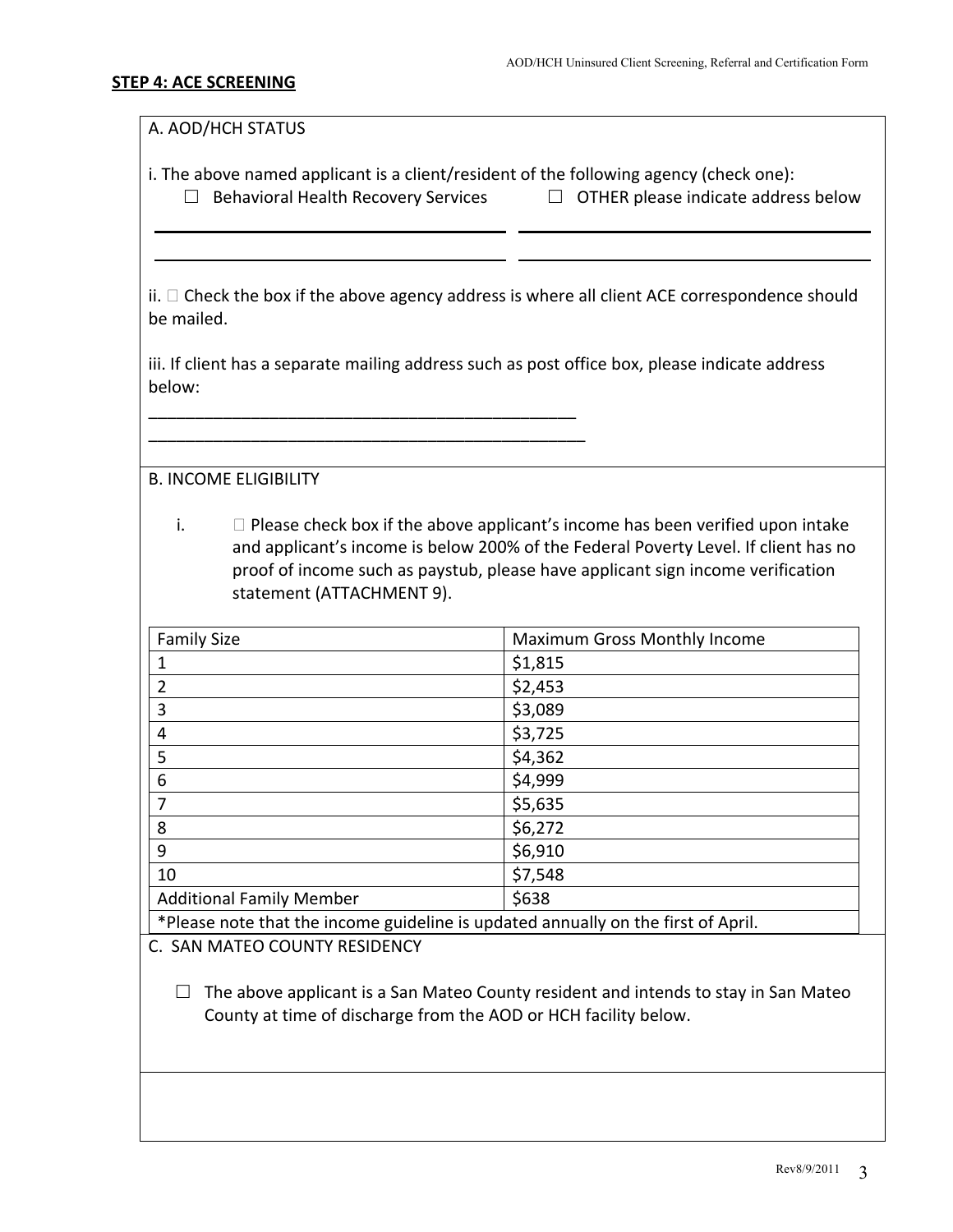### D. APPLICANT MCE & ACE RIGHTS AND DECLARATIONS

Please review and have client sign the MCE or ACE Rights and Declarations if you have confirmed the client met the income and county residency requirement for a program. For applicants with income please provide both the MCE & ACE Rights and Declarations

#### **STEP 5: SUBMISSION OF DOCUMENTS**

#### **1. If applicant is Medi‐Cal eligible**, please submit

a. This referral form and SAWS 1. For SAWS 1, please only fill out sections 1 to 13 and have applicant sign and date the form. (ATTACHMENT #1)

b. The other verifications listed below if available:

- 1. Proof of household income (pay stub or unemployment stub dated within the last 45 days, tax return, etc.) If applicant has no income, please bring a letter from the person providing financial support. The applicant can also bring the signed income verification statement (see Attachment #9).
- 2. Proof of San Mateo County residency (utility bill dated within the last 45 days, CA driver's license/ID, etc.) if applicant has a resident other than the AOD/HCH facility.
- 3. Proof of identity for the applicant such as driver's license, CA ID, etc. If no picture ID is available, please provide an affidavit from the facility (See Sample Attachment #10)
- 4. Applicants with children must bring proof of any assets (bank statements, car registrations, property tax statement for non‐primary residence, life insurance policy face sheet)
- 5. U.S. citizens/Legal Permanent Residents should bring proof of citizenship/legal status (U.S. birth certificate or passport, Residency card).
- 6. If applicant is applying for their children, bring proof of their age (birth certificate, passport or green card)
- c. The CHA will follow‐up with agency staff person to complete the Medi‐Cal application.

**2. If applicant is MCE or ACE eligible**, please submit the following:

- a. This referral form.
- b. The other verifications listed below if available:
	- 1. Proof of household income (pay stub or unemployment stub **dated within the last 45 days**, tax return, etc.) If applicant has no income, please bring a letter from the person providing financial support. The applicant can also bring the signed income verification statement (see Attachment #9).
	- 2. Proof of San Mateo County residency (utility bill dated within the last 45 days, CA driver's license/ID, etc.) if applicant has a resident other than the AOD/HCH facility.
	- 3. Proof of identity for the applicant such as driver's license, CA ID, etc. If no ID is available, please provide the letter of identity from the AOD‐HCH Facility (Sample on Attachment #10)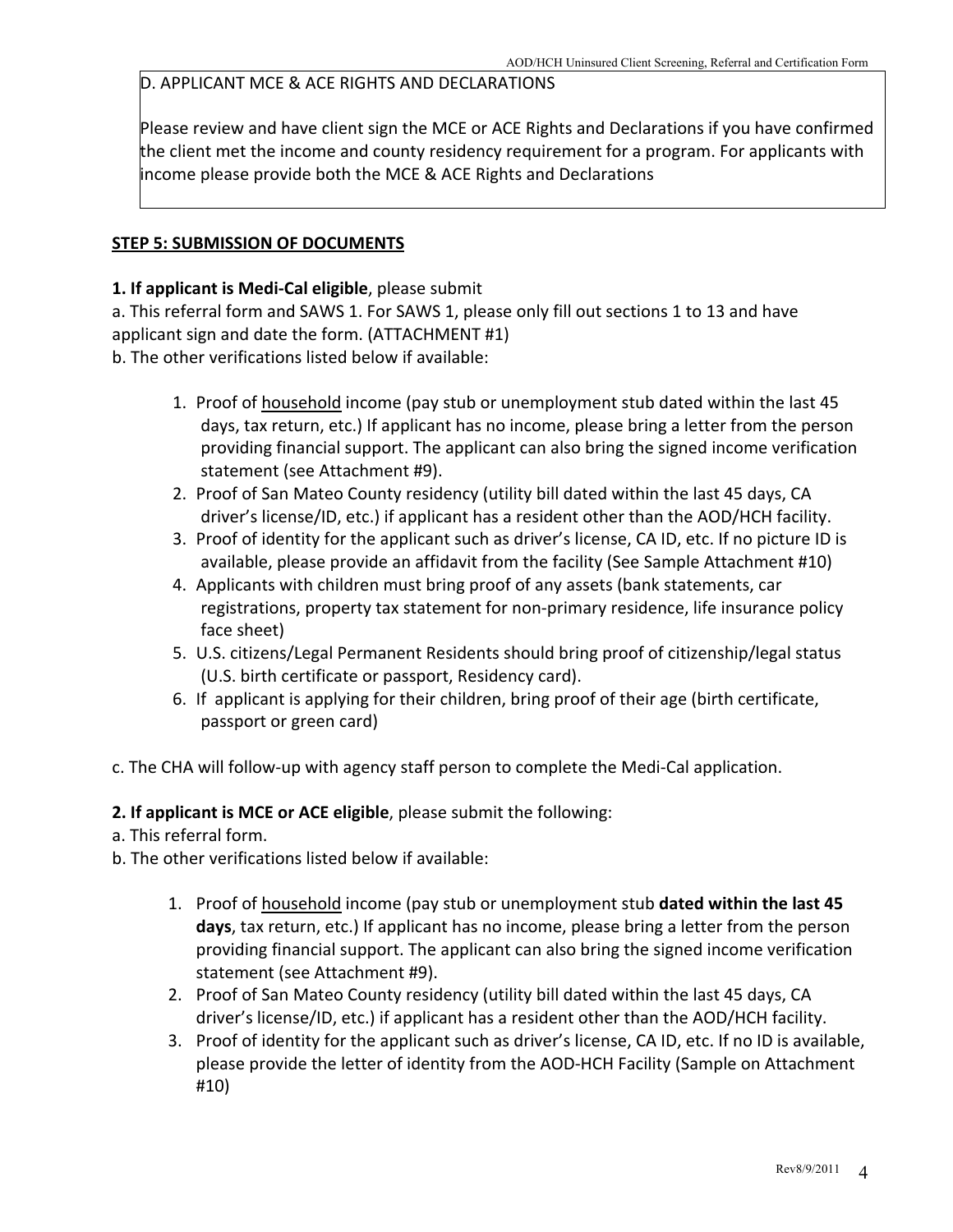- 4. Applicants with children must bring proof of any assets (bank statements, car registrations, property tax statement for non‐primary residence, life insurance policy face sheet)
- 5. U.S. citizens/Legal Permanent Residents should bring proof of citizenship/legal status (U.S. birth certificate or passport, Residency card).
- 6. If applicant is applying for their children, bring proof of their age (birth certificate, passport or green card)

#### **3. Please FAX, PONY or EMAIL documents to:**

Health Coverage Unit Health Plan of San Mateo ATTN: AOD/HCH Community Health Advocate‐ Graciela Lopez FAX‐ 650‐616‐8049 PONY‐ HLT 412 EMAIL‐ [grlopez@co.sanmateo.ca.us](mailto:grlopez@co.sanmateo.ca.us)

For more information, please see the Instruction Sheet for AOD/HCH Uninsured Referral and Certification Form or call Graciela Lopez at 650‐616‐2048.

‐‐‐‐‐‐‐‐‐‐‐‐‐‐‐‐‐‐‐‐‐‐‐‐‐‐‐‐‐‐‐‐‐‐‐‐‐‐‐‐‐‐‐‐‐‐‐‐‐‐‐‐‐‐‐‐‐‐‐‐‐‐‐‐‐‐‐‐‐‐‐‐‐‐‐‐‐‐‐‐‐‐‐‐‐‐‐‐‐‐‐‐‐‐‐‐‐‐‐‐‐‐‐‐‐‐‐‐‐‐‐‐‐‐‐‐‐‐‐‐‐‐

HCU STAFF USE ONLY

| <b>Referral Outcome:</b>                                           |  |
|--------------------------------------------------------------------|--|
| $\Box$ Applicant enrolled in Medi-Cal (Effective Date of Coverage: |  |
| $\Box$ Applicant enrolled in ACE (Effective Date of Coverage:      |  |
| □ Applicant enrolled in SSI/SSDI (Effective Date of Coverage:      |  |
| □ Other (Please Detail)                                            |  |
|                                                                    |  |

 $\mathcal{L}_\mathcal{L} = \{ \mathcal{L}_\mathcal{L} = \{ \mathcal{L}_\mathcal{L} = \{ \mathcal{L}_\mathcal{L} = \{ \mathcal{L}_\mathcal{L} = \{ \mathcal{L}_\mathcal{L} = \{ \mathcal{L}_\mathcal{L} = \{ \mathcal{L}_\mathcal{L} = \{ \mathcal{L}_\mathcal{L} = \{ \mathcal{L}_\mathcal{L} = \{ \mathcal{L}_\mathcal{L} = \{ \mathcal{L}_\mathcal{L} = \{ \mathcal{L}_\mathcal{L} = \{ \mathcal{L}_\mathcal{L} = \{ \mathcal{L}_\mathcal{$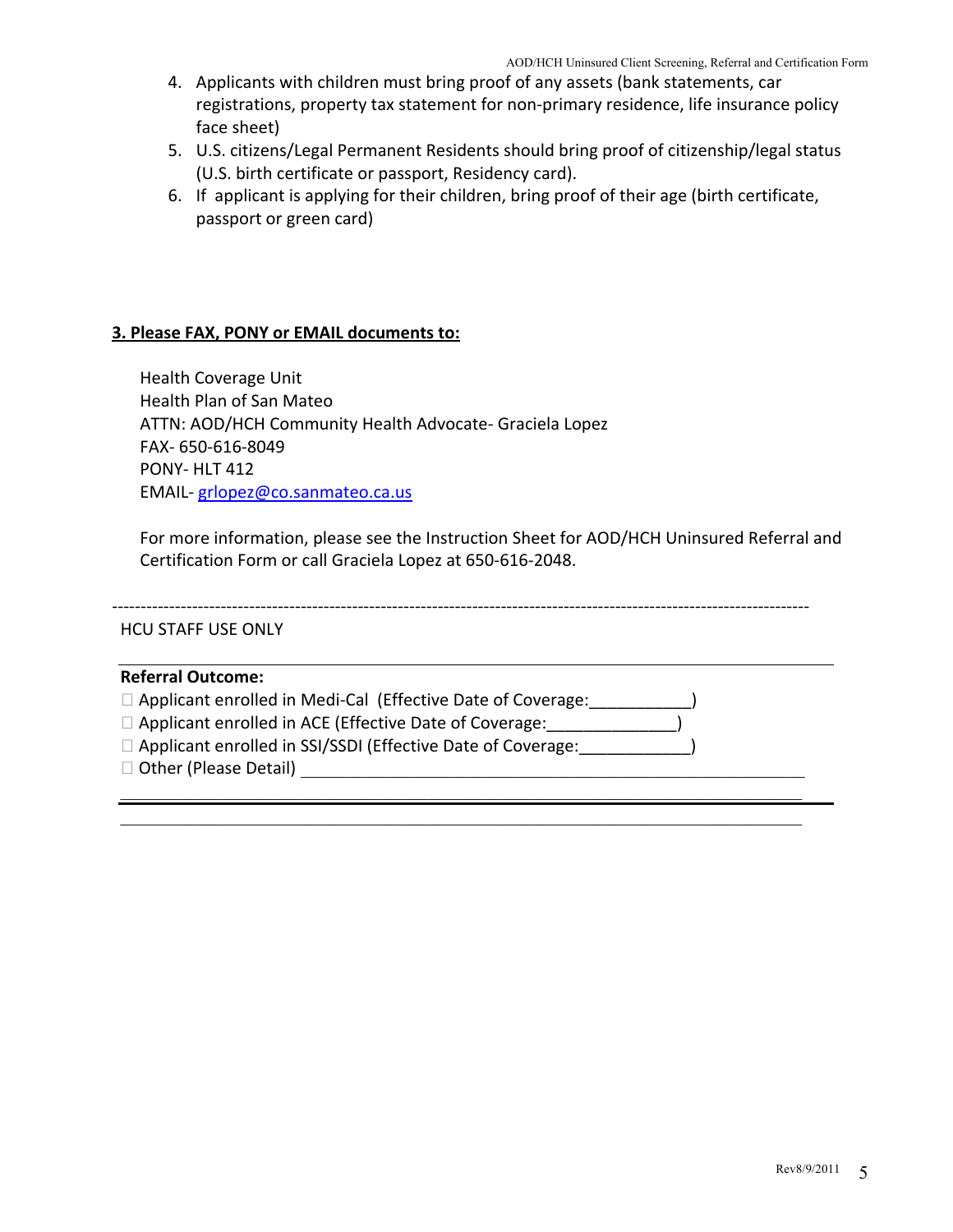## **FAX COVER SHEET for AOD/HCH Uninsured Screening, Certification and Referral Process**

# **Please Fax to Graciela Lopez, Health Coverage Unit- 650-616-8049**

From: (Name)

 **\_\_\_\_\_\_\_\_\_\_\_\_\_\_\_\_\_\_\_\_\_\_\_\_ (Agency)** 

 **\_\_\_\_\_\_\_\_\_\_\_\_\_\_\_\_\_\_\_\_\_\_\_\_ (Phone Number)** 

 **\_\_\_\_\_\_\_\_\_\_(Number of Pages Including Fax Cover Sheet)** 

# **CHECKLIST:**

AOD/HCH referral form

 $\Box$  SAWS 1. For SAWS 1, please only fill out sections 1 to 13 and have applicant sign and date the form. (FOR MEDI-CAL APPLICANTS ONLY)

- $\Box$  MCE or ACE Rights and Declarations Form (For applicants with income please provide both the MCE & ACE Rights and Declarations)
- □ Proof of Household Income
- □ Proof of San Mateo County Residency
- $\Box$  Proof of Identity or Facility Affidavit
- Proof of Assets
- □ Proof of US Citizenship or Legal Permanent Residency Card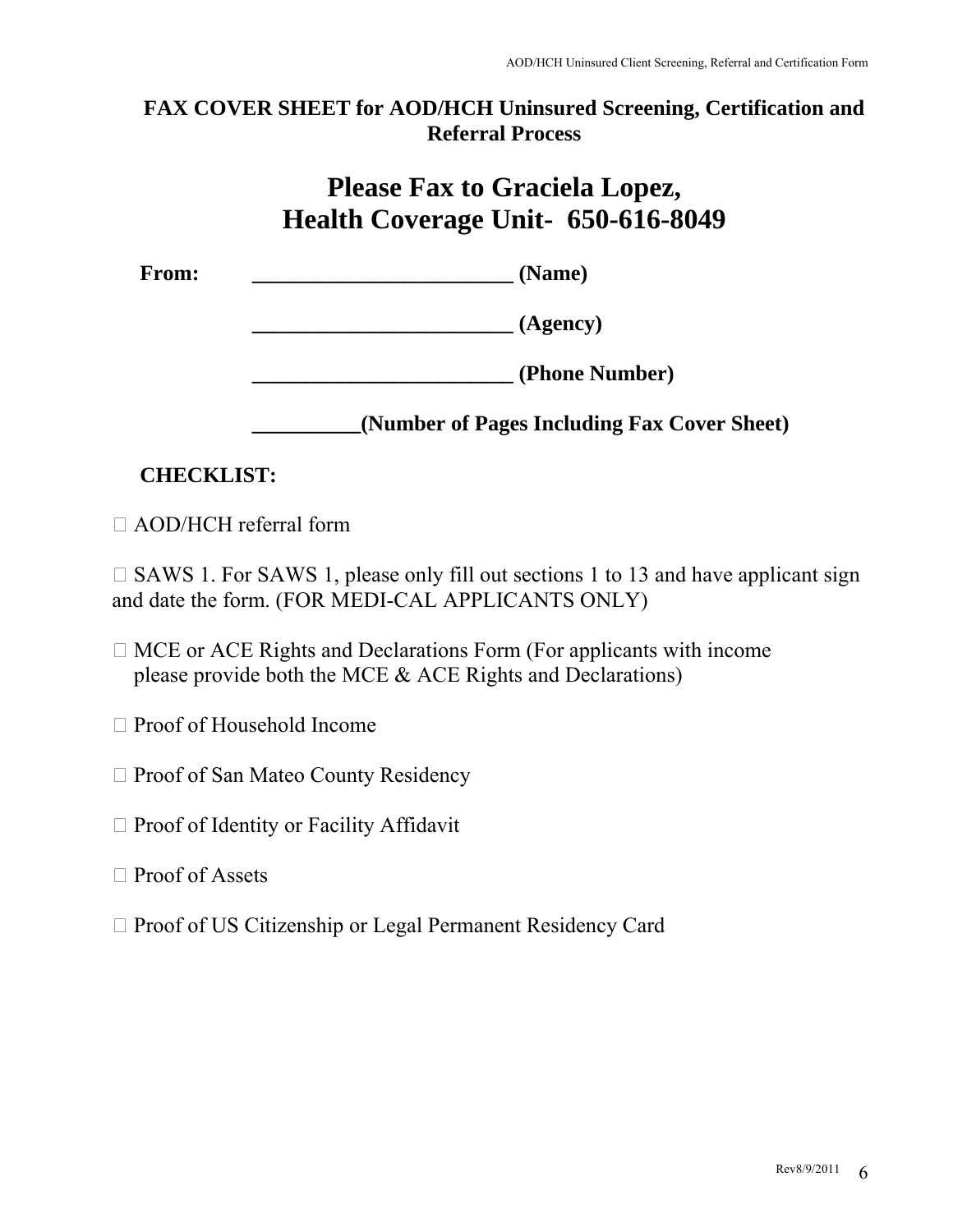STATE OF CALIFORNIA - HEALTH AND HUMAN SERVICES AGENCY

CALIFORNIA DEPARTMENT OF SOCIAL SERVICES<br>CALIFORNIA DEPARTMENT OF HEALTH SERVICES

#### APPLICATION FOR CASH AID, FOOD STAMPS, AND/OR MEDI-CAL/34-COUNTY CMSP

Before completing this application, read the coversheet. If you need more space to answer, write on the back of this sheet.

| 1. | NAME OF APPLICANT (FIRST, MIDDLE INITIAL, LAST)                                                                                                                                                 |                                   | 2.                                                                             | SOCIAL SECURITY NUMBER (SSN)                |                                            |
|----|-------------------------------------------------------------------------------------------------------------------------------------------------------------------------------------------------|-----------------------------------|--------------------------------------------------------------------------------|---------------------------------------------|--------------------------------------------|
| 3. | MAIDEN OR OTHER NAME (IF ANY)                                                                                                                                                                   |                                   | 2A. DATE OF BIRTH (MM-DD-YYYY)                                                 |                                             | <b>COUNTY USE ONLY</b><br><b>CASE NAME</b> |
|    |                                                                                                                                                                                                 |                                   |                                                                                |                                             |                                            |
| 4. | HOME ADDRESS: NUMBER<br>STREET                                                                                                                                                                  | 5.                                | MAILING ADDRESS (IF DIFFERENT)                                                 |                                             | <b>CASE NUMBER</b>                         |
|    | CITY<br><b>STATE</b><br>ZIP CODE                                                                                                                                                                | CITY                              | STATE                                                                          | ZIP CODE                                    |                                            |
| 6. | TELEPHONE NUMBERIST<br>HOME                                                                                                                                                                     | <b>WORK</b>                       | <b>MESSAGE</b>                                                                 |                                             | DATE RECEIVED                              |
|    |                                                                                                                                                                                                 |                                   |                                                                                |                                             |                                            |
| 7. | is your home address permanent?                                                                                                                                                                 |                                   | <b>TYES</b><br>NO <sub>1</sub>                                                 | NO HOME                                     | TYPE OF APPLICATION:                       |
| 8. | If not permanent, please explain:<br>Is anyone applying for: Cash Aid<br>o                                                                                                                      |                                   |                                                                                |                                             | CA: CA<br>RCA                              |
|    | <b>YES</b><br>Ð<br>Medi-Cal<br>YES                                                                                                                                                              | NO <sub>1</sub><br>n<br>NO.       | Food Stamps<br>Ð<br>34-County CMSP                                             | <b>YES</b><br>NO.<br>σ<br><b>YES</b><br>NO. | FS: Initial E Recert E Rest                |
|    | Any Other Program(s) PYES<br><b>NO</b><br>-131                                                                                                                                                  | If "YES", explain:                |                                                                                |                                             | MC:<br>CMSP:                               |
| 9. | Has anyone ever asked for or gotten aid or benefits, including Medi-Cal/34-County<br>CMSP/Medicaid or Diversion cash or non-cash services? If "YES", list:                                      |                                   |                                                                                | YES<br><b>NO</b>                            | Homeless:                                  |
|    |                                                                                                                                                                                                 |                                   |                                                                                |                                             | YES NO<br>FS:                              |
|    |                                                                                                                                                                                                 | <b>TYPE OF AID/BENEFIT</b>        | DATE(S) RECEIVED                                                               |                                             | $\Box$ YES $\Box$ NO $\Box$ CW 42<br>CA:   |
|    |                                                                                                                                                                                                 |                                   |                                                                                |                                             |                                            |
|    | NAME(S) USED<br>10. The law says we must record your ethnic group, race and language. This won't affect your eligibility.                                                                       |                                   | RECEIVED WHERE? (COUNTY/STATE/COUNTRY)                                         |                                             |                                            |
|    | A. ETHNICITY (Everyone must also answer B)                                                                                                                                                      |                                   |                                                                                |                                             | Pickle Screening                           |
|    | Are you Hispanic or Latino?  SI YES  NO                                                                                                                                                         |                                   |                                                                                |                                             |                                            |
|    | B. RACE/ETHNIC ORIGIN - Check all boxes that apply to you. If you do not complete this question the county will do it for<br>you.                                                               |                                   |                                                                                |                                             | Ethnic Group:                              |
|    | American Indian or Alaskan Native                                                                                                                                                               | Black or African American I White |                                                                                |                                             |                                            |
|    | u<br>Asian (If checked, please select one or more of the following)                                                                                                                             |                                   |                                                                                |                                             | Race:                                      |
|    | Filipino<br>Chinese<br>□ Japanese □ Korean □ Vietnamese<br>Cambodian Laotian<br>Other Asian (specify)                                                                                           |                                   | Asian Indian                                                                   |                                             | Primary Language:                          |
|    | Native Hawaiian or Other Pacific Islander (If checked, please select one or more of the following)                                                                                              |                                   |                                                                                |                                             |                                            |
|    | Native Hawaiian Guamanian<br>Samoan                                                                                                                                                             | Other (specify)                   |                                                                                |                                             |                                            |
|    | C. PRIMARY LANGUAGE:                                                                                                                                                                            |                                   |                                                                                |                                             |                                            |
|    | English <b>Spanish</b><br>Lao<br>Ł.<br>Tagalog                                                                                                                                                  |                                   | American Sign <b>D</b> Cantonese                                               | Cambodian                                   |                                            |
|    | Vietnamese<br>n.<br>Russian<br>호                                                                                                                                                                | Other (specify)                   |                                                                                |                                             | CA I.N.                                    |
|    | 11. Is anyone a migrant or seasonal farmworker?                                                                                                                                                 |                                   |                                                                                | <b>YES</b>                                  | Denied/NOA prep<br>NO.                     |
|    | 12. Is anyone pregnant? EYES NO If "YES", did she get a Presumptive Eligibility card?                                                                                                           |                                   |                                                                                | <b>YES</b>                                  | Approved<br>NO.                            |
|    | 13. Does anyone have a personal emergency? If "YES", check (/) type:                                                                                                                            |                                   |                                                                                | <b>YES</b>                                  | NO.<br>Expedited Grant                     |
|    | □ Immediate Medical Need □ Pregnancy □ Child Abuse □ Domestic Abuse                                                                                                                             |                                   |                                                                                |                                             | Applicant requested                        |
|    | Elder Abuse <sup>1</sup> Other emergency which threatens health or safety. Explain:                                                                                                             |                                   |                                                                                |                                             | CWD to complete SAWS 1                     |
|    | <b>FOOD STAMP EXPEDITED SERVICE</b>                                                                                                                                                             |                                   |                                                                                | FILL IN ITEMS 14 - 17.                      |                                            |
|    | 14. How much liquid resources does everyone, including                                                                                                                                          |                                   | 17. How much are your utilities that are not included in                       |                                             | (Initials)                                 |
|    | children, have?                                                                                                                                                                                 |                                   | your rent this month? \$                                                       |                                             |                                            |
|    | Cash, uncashed checks or<br>money orders<br>\$                                                                                                                                                  |                                   |                                                                                | NO.<br><b>YES</b>                           | FS E.S.                                    |
|    | Checking/savings or credit                                                                                                                                                                      |                                   | 18. Do you have an eviction notice or                                          |                                             | E.S. questions not<br>completed            |
|    | union account(s)<br>s<br>Trust deeds, notes receivable,                                                                                                                                         | notice to pay or guit?            |                                                                                |                                             | Screened for E.S.                          |
|    | stocks or bonds<br>s                                                                                                                                                                            |                                   | Have your utilities been shut off or                                           |                                             | Date                                       |
|    | Other (explain)<br>S                                                                                                                                                                            |                                   | do you have a shut-off notice?                                                 |                                             |                                            |
|    | 15. How much income did everyone, including children,                                                                                                                                           |                                   | Will your food run out in 3 days or                                            |                                             | (Initials)                                 |
|    | get or will they get this month?                                                                                                                                                                | less?                             |                                                                                |                                             | FS Referral for:                           |
|    | Date<br>Amount<br>Date<br>Amount                                                                                                                                                                |                                   | Do you need essential clothing, such                                           |                                             | E.S. Processing                            |
|    | s<br>s                                                                                                                                                                                          | cold weather?                     | as diapers or clothing needed for                                              |                                             |                                            |
|    | \$<br>s                                                                                                                                                                                         |                                   |                                                                                |                                             | Regular Processing                         |
|    | 16. How much is your rent or mortgage this month?                                                                                                                                               |                                   | Do you need help with transportation<br>to get food, clothing, medical care or |                                             | CWD records cleared                        |
|    | s                                                                                                                                                                                               |                                   | other emergency item(s)?                                                       |                                             | MEDS CDB cleared                           |
|    | certify that I have been given a copy of the coversheet. I understand and agree that I have to comply                                                                                           |                                   |                                                                                |                                             | <b>IEVS</b> initiated                      |
|    | with eligibility rules, some of which I may be asked to do before any aid can be given. I understand the                                                                                        |                                   |                                                                                |                                             | Copy of SAWS 1 and                         |
|    | statements I have made on this form may be checked and verified.                                                                                                                                |                                   |                                                                                |                                             | coversheet given to applicant              |
|    | I certify that if I have applied for Food Stamps the county has told me of my right to Expedited Service.                                                                                       |                                   |                                                                                |                                             | TRANSITIONING CASE NUMBER                  |
|    | I declare under penalty of perjury under the laws of the United States of America and the State<br>of California that the information I have given on this form is true, correct, and complete. |                                   |                                                                                |                                             |                                            |
|    | 19. SIGNATURE (OR MARK) OF APPLICANT OR AUTHORIZED REPRESENTATIVE                                                                                                                               |                                   |                                                                                | DATE SIGNED                                 | COUNTY OF APPLICATION                      |
|    |                                                                                                                                                                                                 |                                   |                                                                                |                                             |                                            |
|    | SIGNATURE OF WITNESS TO MARK OR INTERPRETER                                                                                                                                                     |                                   | DATE SIGNED                                                                    |                                             | COUNTY OF RESIDENCE (IF DIFFERENT)         |
|    |                                                                                                                                                                                                 |                                   |                                                                                |                                             |                                            |

SAWS 1 (1208) CA 1/DFA 285-A1 REQUIRED FORM - SUBSTITUTE PERMITTED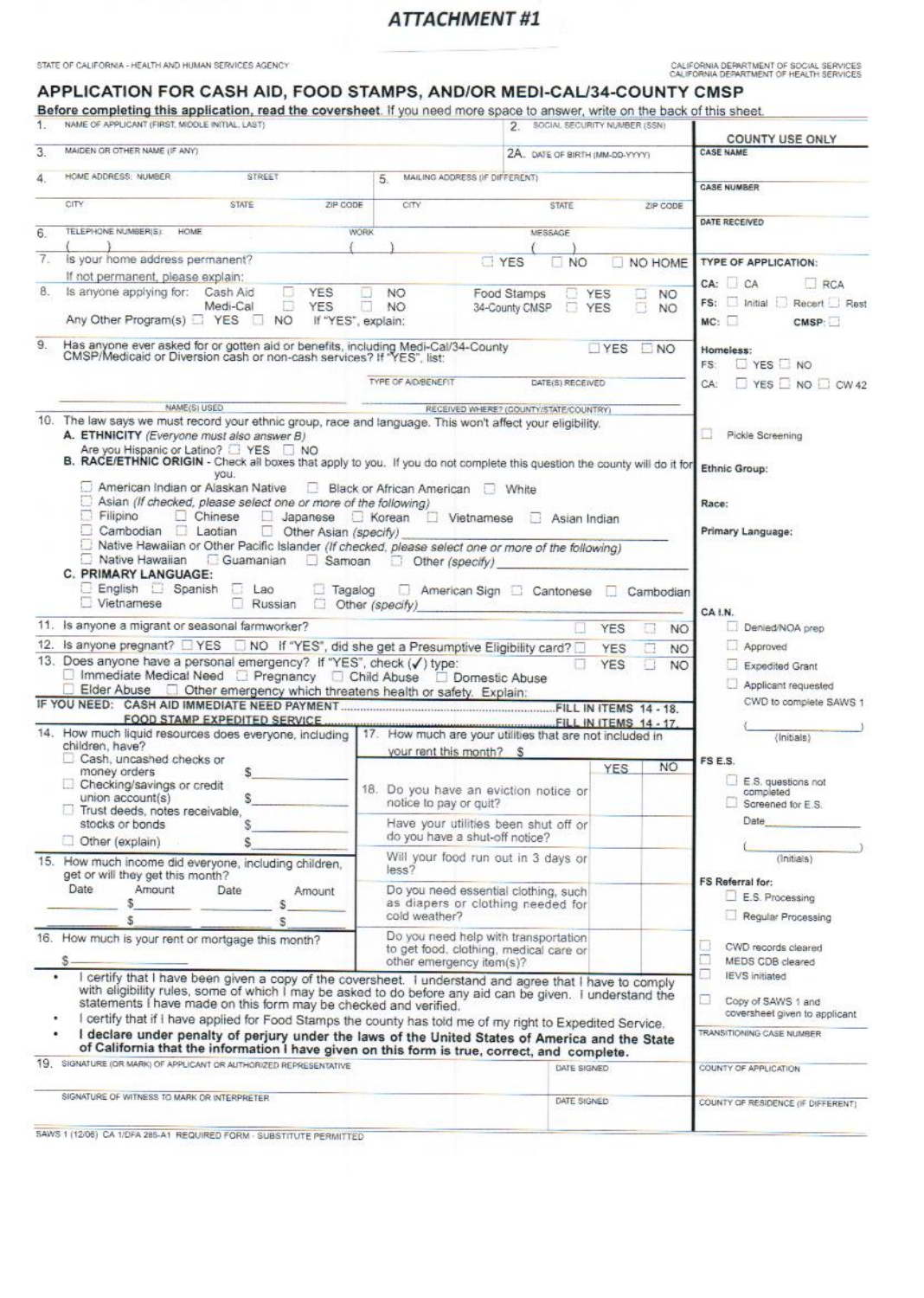STATE OF CALIFORNIA - HEALTH AND HUMAN SERVICES AGENCY

## **ATTACHEMENT #2**

CALIFORNIA DEPARTMENT OF SOCIAL SERVICES<br>CALIFORNIA DEPARTMENT OF HEALTH SERVICES

# SOLICITUD PARA ASISTENCIA MONETARIA, ESTAMPILLAS PARA COMIDA, Y/O BENEFICIOS DEL PROGRAMA DE ASISTENCIA MEDICA DE CALIFORNIA (MEDI-CAL)/PROGRAMA DE SERVICIOS<br>MEDICOS DEL CONDADO (CMSP) ADMINISTRADO POR EL ESTADO

|      | NOMBRE DEL SOLICITANTE (NOMBRE, INICIAL DEL NOMBRE QUE USA EN MEDIO, APELLIDO)                                                                                                                                                                                                        |                                                           | 2. NUMERO DE SEGURO SOCIAL (SSN)                                                            |                           | SOLO PARA USO DEL CONDADO<br><b>CASE NAME</b>          |
|------|---------------------------------------------------------------------------------------------------------------------------------------------------------------------------------------------------------------------------------------------------------------------------------------|-----------------------------------------------------------|---------------------------------------------------------------------------------------------|---------------------------|--------------------------------------------------------|
| 3.   | NOMBRE DE SOLTERA U OTRO NOMBRE (SI LO HAY)                                                                                                                                                                                                                                           |                                                           |                                                                                             |                           |                                                        |
|      |                                                                                                                                                                                                                                                                                       |                                                           |                                                                                             |                           | <b>CASE NUMBER</b>                                     |
| 4    | DIRECCION DEL HOGAR: NUMERO<br>CALLE                                                                                                                                                                                                                                                  | 5.                                                        | DIRECCION POSTAL (SI ES DIFERENTE)                                                          |                           | DATE RECEIVED                                          |
|      | CIUDAD<br>ESTADO<br>CODIGO POSTAL                                                                                                                                                                                                                                                     | <b>CIUDAD</b>                                             | ESTADO                                                                                      | CODIGO POSTAL             |                                                        |
|      |                                                                                                                                                                                                                                                                                       |                                                           |                                                                                             |                           | <b>TYPE OF APPLICATION:</b>                            |
| 6.   | NUMEROS DE TELEFONO:<br>DEL HOGAR                                                                                                                                                                                                                                                     | DEL TRABAJO                                               | PARA MENSAJES                                                                               |                           | CA: C A<br>RCA                                         |
| 7.   | ¿Es permanente la dirección de su hogar?                                                                                                                                                                                                                                              |                                                           |                                                                                             |                           | Recert <b>Best</b><br>$FS:$ Initial                    |
|      | Si no es permanente, por favor explique:                                                                                                                                                                                                                                              | $\Box$ SI<br>$\square$ NO<br>NO TENGO HOGAR               |                                                                                             |                           | MC:<br>CMSP:                                           |
| 8.   | ¿Está alguien solicitando: Asistencia monetaria                                                                                                                                                                                                                                       | $DSI$ $NO$                                                | Estampillas para comida                                                                     | $\Box$ SI $\Box$ NO       | Homeless:                                              |
|      | Medi-Cal<br>¿Cualquier otro programa?<br>S <sub>i</sub><br>NO.                                                                                                                                                                                                                        | $\Box$ SI $\Box$ NO<br>Si su respuesta es "SI", explique: | CMSP administrado por el estado?                                                            | $\Box$ SI $\Box$ NO       | $YES \Box NO$<br>FS:                                   |
| 9.   |                                                                                                                                                                                                                                                                                       |                                                           |                                                                                             | $\mathsf{S}$<br><b>NO</b> | YES $\Box$ NO $\Box$ CA 42<br>CA:                      |
|      | ¿Alguna vez alguien ha solicitado o recibido asistencia o beneficios, incluyendo Medi-Cal/CMSP administrado por el estado/<br>asistencia médica en otro estado (Medicaid), o servicios monetarios o no monetarios para evitar la                                                      |                                                           |                                                                                             |                           | State called                                           |
|      |                                                                                                                                                                                                                                                                                       | CLASE DE ASISTENCIA/BENEFICIO                             | FECHAS EN QUE SE RECIBIO                                                                    |                           | Pickle Screening                                       |
| 10.  | NOMBRES QUE HA USADO<br>La ley establece que tenemos que anotar su grupo étnico e idioma. Esto no afectará su elegibilidad para recibir beneficios.                                                                                                                                   |                                                           | ¿DONDE SE RECIBIO? (CONDADO/ESTADO/PAIS)                                                    |                           | Diversion                                              |
|      | a. Grupo étnico<br>Blanco<br>$H$ ispano                                                                                                                                                                                                                                               | $\Box$ Negro                                              | $\Box$ Filipino                                                                             | Guameño                   | Ethnic Group:                                          |
|      | Hindú<br>Indio (indigena) de Alaska<br>Laosiano<br>Camboyano                                                                                                                                                                                                                          | Indio (indígena) de los EE. UU. de América<br>Japonés     | Coreano Chino                                                                               | Samoano                   |                                                        |
|      | Vietnamita<br>Hawaiano                                                                                                                                                                                                                                                                | Otro grupo asiático o isleño del Pacífico (especifique):  |                                                                                             |                           |                                                        |
|      | b. Idioma<br>Inglés<br>Cantonés                                                                                                                                                                                                                                                       | $\Box$ Laotiano                                           | Tagalo<br>u                                                                                 | dioma americano de señas  |                                                        |
|      | $\Box$ Camboyano $\Box$<br>Español<br>Vietnamita                                                                                                                                                                                                                                      | $\Box$ Ruso                                               | Otro (especifique):                                                                         |                           | Primary Language:                                      |
| 11.7 | ¿Es alguien un trabajador del campo migratorio o de temporada?                                                                                                                                                                                                                        |                                                           |                                                                                             | SI<br>$\Box$ NO           |                                                        |
|      | 12. ¿Está alguien embarazada? □ SI □ NO Si su respuesta es "SI", ¿recibió ella una tarjeta de presunta elegibilidad? □                                                                                                                                                                |                                                           |                                                                                             | o<br><b>SI</b><br>NO.     | 81<br>Presumptive Eligibility input                    |
|      | 13. ¿Tiene alguien alguna emergencia personal? Si su respuesta es "SI", marque (v) la clase:                                                                                                                                                                                          |                                                           |                                                                                             |                           |                                                        |
|      |                                                                                                                                                                                                                                                                                       |                                                           |                                                                                             | $S1$ NO                   | Referral Date:                                         |
|      |                                                                                                                                                                                                                                                                                       |                                                           |                                                                                             |                           | CA IN                                                  |
|      | Otra emergencia que amenaza la salud o la seguridad (explique):<br>Abuso de ancianos                                                                                                                                                                                                  |                                                           |                                                                                             |                           | Denied/NOA prep                                        |
|      |                                                                                                                                                                                                                                                                                       |                                                           |                                                                                             |                           | Approved                                               |
|      |                                                                                                                                                                                                                                                                                       |                                                           |                                                                                             |                           | Expedited Grant                                        |
|      | 14. ¿Cuánto tienen todos, incluyendo a los niños, en<br>recursos que son o se pueden convertir en dinero en                                                                                                                                                                           |                                                           | 17. ¿Cuál es la cantidad de sus gastos de servicios públicos y municipales                  |                           | Applicant requested<br>CWD to complete SAWS 1          |
|      | efectivo?                                                                                                                                                                                                                                                                             |                                                           | que no están incluidos en su alquiler este mes? \$                                          |                           |                                                        |
|      | Dinero en efectivo, cheques<br>sin cambiar o giros                                                                                                                                                                                                                                    |                                                           |                                                                                             | <b>NO</b><br>SI           | (Initials)                                             |
|      | Cuentas de cheques/ahorros<br>s                                                                                                                                                                                                                                                       |                                                           | 18. ¿Ha recibido una notificación de                                                        |                           | FS E.S.                                                |
|      | o en la unión de crédito<br>Escrituras de fideicomiso, pagarés                                                                                                                                                                                                                        | que pague o se salga?                                     | desalojamiento, u otra informándole                                                         |                           | E.S. questions not                                     |
|      | por cobrar, acciones, o bonos<br>\$<br>$\Box$ Otro (explique)                                                                                                                                                                                                                         |                                                           | ¿Le cortaron o recibió aviso de que le van a                                                |                           | completed<br>Screened for E.S.:                        |
|      | 15. ¿Cuánto recibieron o recibirán todos, incluyendo a                                                                                                                                                                                                                                |                                                           | cortar los servicios públicos y municipales?<br>¿Se le acabará la comida en 3 días o menos? |                           | Date                                                   |
|      | los niños, en ingresos este mes?<br>Cantidad<br>Fecha<br>Fecha<br>Cantidad                                                                                                                                                                                                            |                                                           | ¿Necesita ropa esencial, tal como                                                           |                           | (Initials)                                             |
|      |                                                                                                                                                                                                                                                                                       |                                                           | pañales o ropa necesaria para el frío?                                                      |                           | <b>FS Referral for:</b>                                |
|      |                                                                                                                                                                                                                                                                                       |                                                           | ¿Necesita ayuda en relación a                                                               |                           |                                                        |
|      | 16. ¿Cuánto es su alquiler o hipoteca este mes?                                                                                                                                                                                                                                       |                                                           | transporte para obtener alimentos.<br>ropa, cuidado médico u otros                          |                           | E.S. Processing<br>Regular Processing                  |
|      |                                                                                                                                                                                                                                                                                       | artículos de emergencia?                                  |                                                                                             |                           |                                                        |
|      | Certifico que recibí una copia de la hoja de información. Entiendo y estoy de acuerdo con que tengo que cumplir las reglas de elegibilidad,<br>algunas de las cuales quizás tenga que cumplir antes de que se me pueda dar cualquier clase de asistencia. Entiendo que es posible que |                                                           |                                                                                             |                           | CWD records cleared<br>MEDS CDB cleared                |
|      | se comprueben y verifiquen las declaraciones que he hecho en este formulario.                                                                                                                                                                                                         |                                                           |                                                                                             |                           | Ō<br><b>IEVS</b> initiated                             |
|      | · Certifico que si es que solicité estampillas para comida, el condado me informó acerca de mi derecho al servicio urgente de estampillas<br>para comida.                                                                                                                             |                                                           |                                                                                             |                           | n<br>Copy of SAWS 1 and                                |
|      | Declaro bajo pena de perjurio, en conformidad con las leyes de los Estados Unidos de América y del Estado de California, que                                                                                                                                                          |                                                           |                                                                                             |                           |                                                        |
|      | la información que he dado en este formulario es verdadera, correcta, y completa.<br>19. FIRMA (O MARCA) DEL SOLICITANTE O REPRESENTANTE AUTORIZADO                                                                                                                                   |                                                           | FECHA EN QUE FIRMO                                                                          |                           | coversheet given to applicant<br>COUNTY OF APPLICATION |

SAWS 1 (SP) (3/00) CA 1/DFA 285-A1 REQUIRED FORM - SUBSTITUTES PERMITTED

 **intel OSP 00 43731**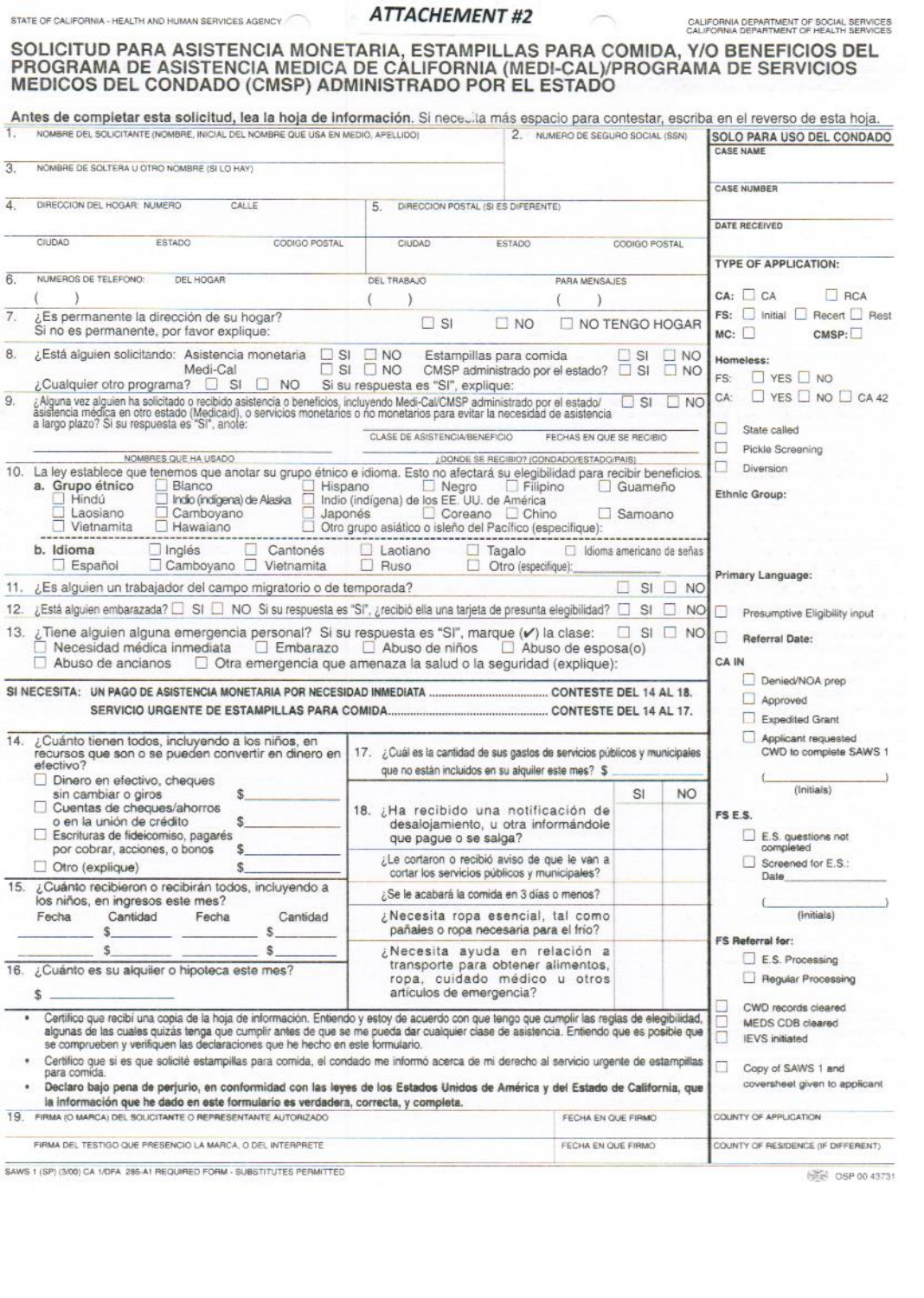#### **San Mateo County Medicaid Coverage Expansion (MCE) Enrollment Form**

Original One-e-App Application ID:  $\qquad \qquad \qquad$ 

Certified Application Assistor:

Applicant:

I declare that:

- 1. I am a resident of San Mateo County.
- 2. My gross monthly family income is at or below 133% of the Federal Poverty Level as indicated on the San Mateo Medical Center website (see below for link).
- http://www.sanmateomedicalcenter.org/content/FinancialAssistance.htm.
- 3. The information I provided in this application is accurate.
- 4. I am not eligible for and I am unable to obtain Full-Scope Medi-Cal or Share of Cost Medi-Cal.
- 5. I am not eligible for and I am unable to obtain Medicare Part A and/or Part B.

I have read and acknowledge each of the following:

- 1. I understand that the San Mateo County MCE Program is not an insurance program and is only valid at pre-approved San Mateo Medical Center facilities, Ravenswood Family Health Center, or preauthorized referral locations and pharmacies, except for emergencies.
- 2. I understand that when I select a Primary Care Provider Clinic I am also selecting a pharmacy where I will get my prescriptions.
- 3. I understand that my eligibility for the San Mateo County MCE Program will expire one year from the program's effective date, and that I must thereafter reapply. The eligibility period may include retroactive coverage.
- 5. I understand that since my income is at or below 133% of the federal poverty level, I will not be responsible for any program fees, co-payments, or charges at time of service. However, I may be responsible for Estate Recovery as indicated in paragraph 7.
- 7. I understand that my eligibility for the San Mateo County MCE Program will be reviewed prior to hospital stays or same-day surgeries. I may be responsible for an Estate Recovery.
- 8. I understand that if I have private or employer health insurance, then the San Mateo County MCE program will be the secondary coverage and my private or employer health insurance will be the primary coverage.
- 9. I understand that if I become eligible for health insurance during this year, I must notify registration staff immediately. I understand that failure to do so will result in being billed for all charges after the effective date of health coverage since the health insurance will now be my primary health coverage.
- 10. I understand that if I am asked to apply for Medi-Cal or any other program, I must do so and that I maybe disenrolled from the San Mateo County MCE program and that this disenrollment may be retroactive if I fail to follow-through with the application process.
- 11. I understand that if I become eligible for a federal or state program due to age or other circumstances then I may be disenrolled from the San Mateo County MCE Program and that this disenrollment may be retroactive.
- 12. I acknowledge that I have received copies of the Financial Assistance Programs brochure and the San Mateo County MCE Program brochure and I agree to abide by program terms and conditions.
- 13. I understand that if the information I provide as part of my application is found to be inaccurate, I will be immediately disqualified from the San Mateo County MCE Program and may be billed retroactively for all services previously covered under the San Mateo County MCE Program. I understand that providing false information in order to wrongfully obtain benefits may also be a criminal offense.
- 14. I understand that if I am denied eligibility or disenrolled from the San Mateo County MCE Program for any reason, then I have the right to a two-step appeals process. I may complete and submit an appeal form within sixty (60) days after notice of denial or disenrollment.
	- The first appeal step is an Individual Eligibility Review (IER) to appeal any financial and nonfinancial issues relating to my eligibility and ability to pay.
	- If I am not satisfied with the decision from the IER process, I can appeal to the Eligibility and Financial Review Committee (EFRC).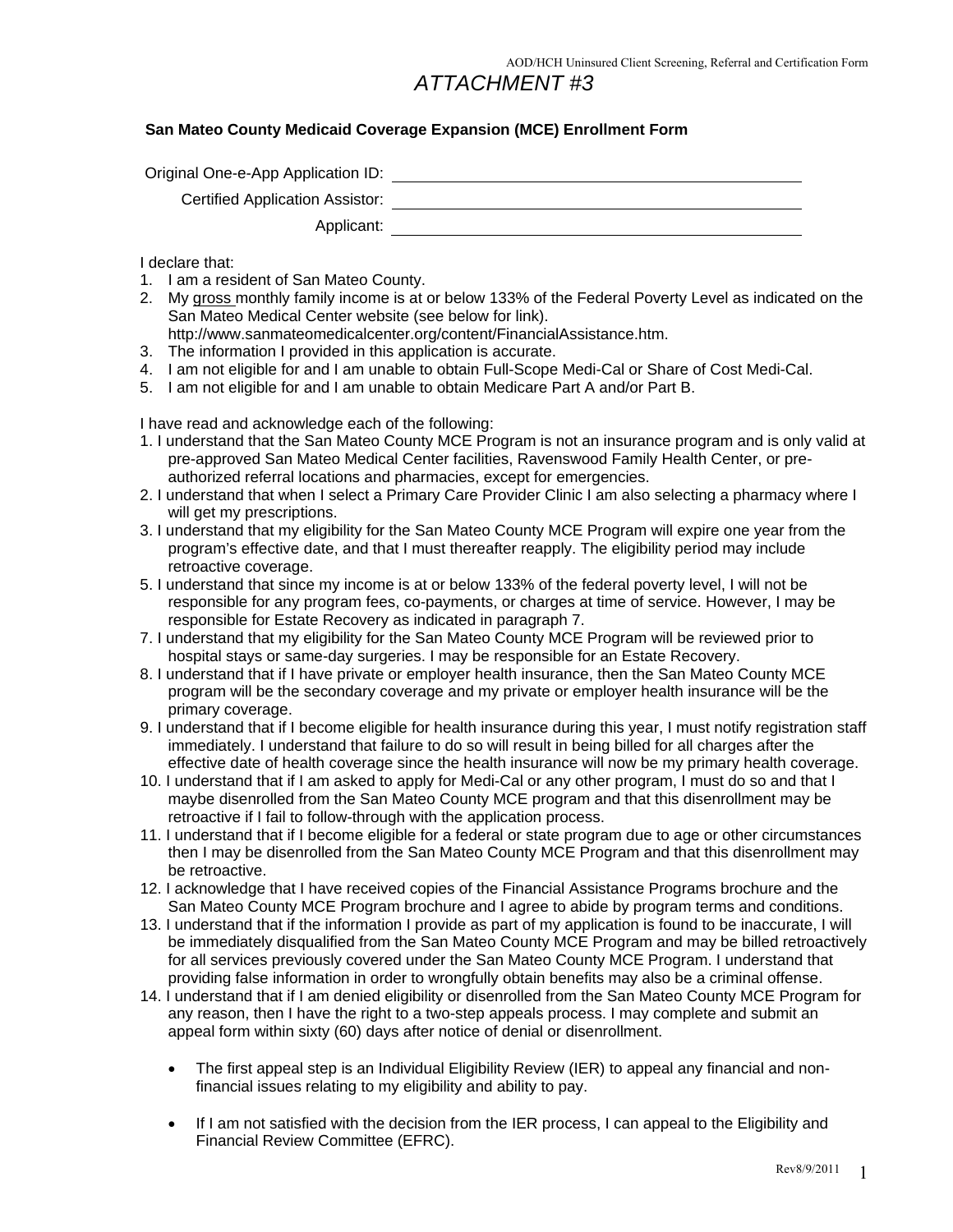- If I am not satisfied with the EFRC appeal process as stated above, I may file a request for a State hearing.
- 15. I understand that the foregoing rights and declarations apply as long as I am a San Mateo County MCE participant. I understand that this rights and declarations form is only required at my initial San Mateo County MCE enrollment and not during my San Mateo County MCE program renewal.

I declare under penalty of perjury that the above information is true and correct. Further, by signing below, I hereby authorize County personnel, agents or contractors, to verify and/or investigate my eligibility. Such investigation/verification may include the obtaining and use of information and documents possessed by other public and private agencies, including, but not limited to, records of the Department of Child Support Services.

| <b>Participant Signature</b><br>)at |  |
|-------------------------------------|--|
|-------------------------------------|--|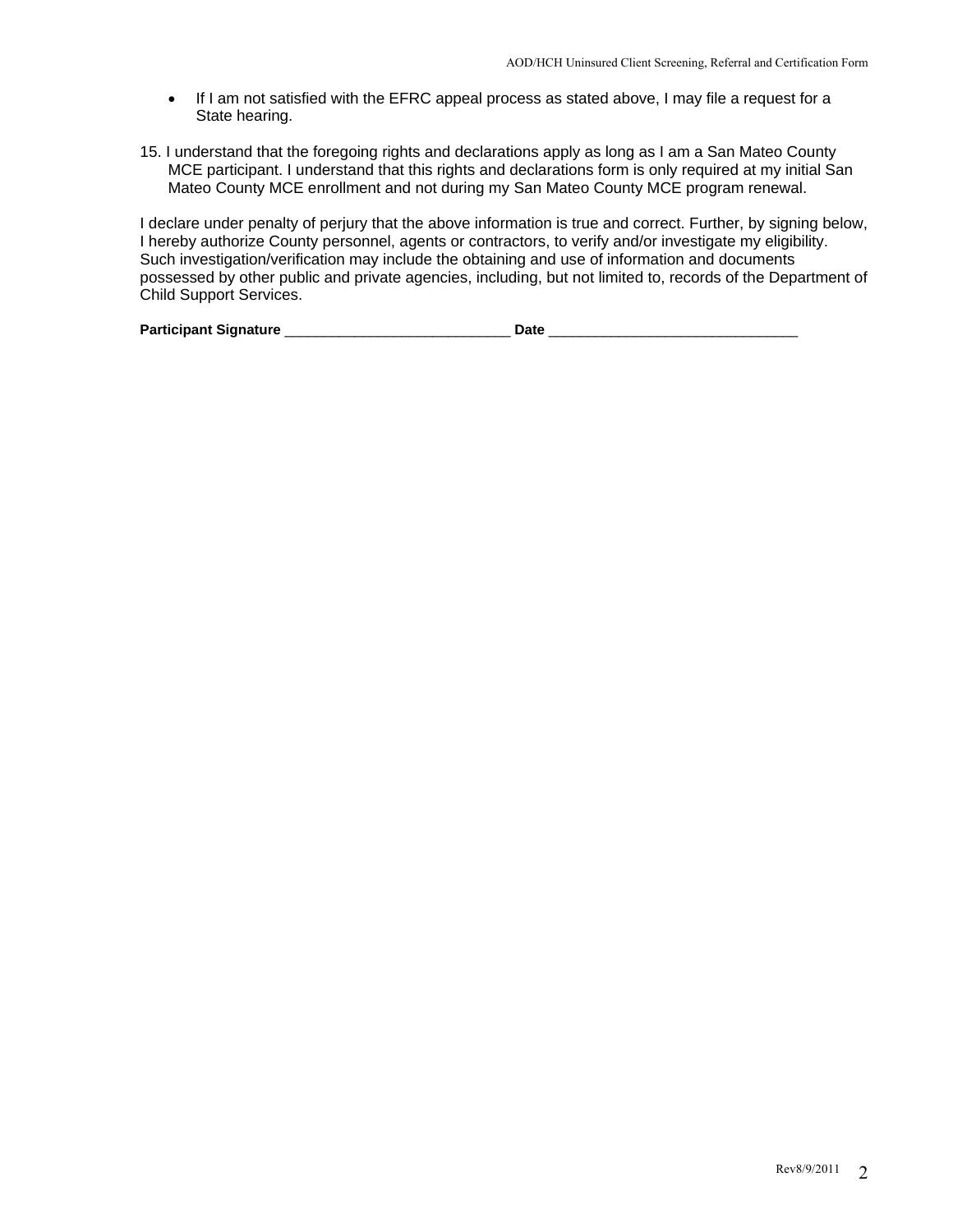#### **Formulario de Inscripción al Programa de Expansión de Cobertura del Condado de San Mateo (MCE)**

Numero de Solicitud Original de One-e-App:

Asistente Certificado(a):

Solicitante: with the set of the set of the set of the set of the set of the set of the set of the set of the set of the set of the set of the set of the set of the set of the set of the set of the set of the set of the se

Yo declaro:

- 6. Soy residente del Condado de San Mateo.
- 7. Mi ingreso familiar en bruto es igual o menos de 133% del nivel federal de pobreza, como se indica en la página de Internet del Centro Medico de San Mateo. http://www.sanmateomedicalcenter.org/content/FinancialAssistance.htm.
- 8. La información que he proporcionado en esta solicitud es correcta
- 9. Yo no soy elegible o capaz de obtener Medi-Cal completo o Medi-Cal con costo compartido.
- 10. Yo no soy elegible o capaz de obtener Medicare Parte A o Parte

He leído y reconozco cada uno de los puntos a continuación:

- 1. Entiendo que el Programa MCE no es un seguro médico y sólo es válido en pre-aprobadas facilidades del Centro Médico de San Mateo, Centro de Salud Familiar de Ravenswood y en las farmacias asociadas y previamente autorizadas, a excepción de las emergencias.
- 2. Yo entiendo que cuando selecciono una clínica de proveedor de atención primaria también estoy seleccionando una farmacia donde voy a recoger mis medicamentos.
- 3. Yo entiendo que mi elegibilidad en el programa de MCE del condado de San Mateo es de un año, y después de un año el programa se vencerá y tender que volver a solicitar el programa. El período de elegibilidad puede incluir cobertura retroactiva.
- 5. Yo entiendo que como mi ingreso es igual o menos del 133% del nivel federal de pobreza, yo no seré responsable por costos del programa, co-pagos, o cargos al momento del servicio Sin embargo, puedo ser responsable de la recuperación de bienes, como se indica en el párrafo 7
- 7. Yo entiendo que mi elegibilidad al programa de MCE de San Mateo será revisado antes de hospitalización o cirugía del mismo día. Puedo ser responsable de recuperación de bienes
- 8. Yo entiendo que si tengo seguro de salud privado o del empleador, el Programa de MCE del Condado de San Mateo será la cobertura secundaria y mi seguro de salud privado o del empleador será la cobertura primaria.
- 9. Yo entiendo que si llego a tener un seguro de salud durante este año, tengo que notificar al personal del programa inmediatamente. Entiendo que de no hacerlo, dará lugar a la facturación de todos los cargos después de la fecha de vigencia de la cobertura de salud ya que el seguro de salud ahora será mi cobertura de salud primaria.
- 10. Yo entiendo que si me piden que solicite Medi-Cal o cualquier otro programa, tengo que hacerlo, y que tal vez seré dado de baja del programa MCE del Condado de San Mateo y que esta cancelación de inscripción puede ser retroactiva si no sigo el proceso de la solicitud.
- 11. Yo entiendo que si soy elegible para un programa federal o estatal por razones de edad u otras circunstancias que puedo ser dado de baja del programa de MCE del Condado de San Mateo y que esta cancelación de la inscripción puede ser retroactiva.
- 12. Reconozco que he recibido un folleto de los programas de asistencia financiera y del Programa de MCE del Condado de San Mateo y me comprometo a respetar los términos y condiciones del programa.
- 13. Yo entiendo que si la información que proporcione como parte de mi solicitud resulta ser incorrecta, seré inmediatamente descalificado del programa de MCE del Condado de San Mateo y puedo ser facturado retroactivo por todos los servicios cubiertos anteriormente bajo el programa de MCE del Condado de San Mateo. Entiendo que el proporcionar información falsa a fin de obtener ilícitamente beneficios también puede ser un delito
- 14. Yo entiendo que si se me niega la elegibilidad o soy dado de baja del programa MCE del Condado de San Mateo por cualquier razón, tengo derecho a un proceso de apelación de dos pasos. Puedo completar y presentar un formulario de apelación dentro de los sesenta (60) días después de la notificación de negación o cancelación de la inscripción.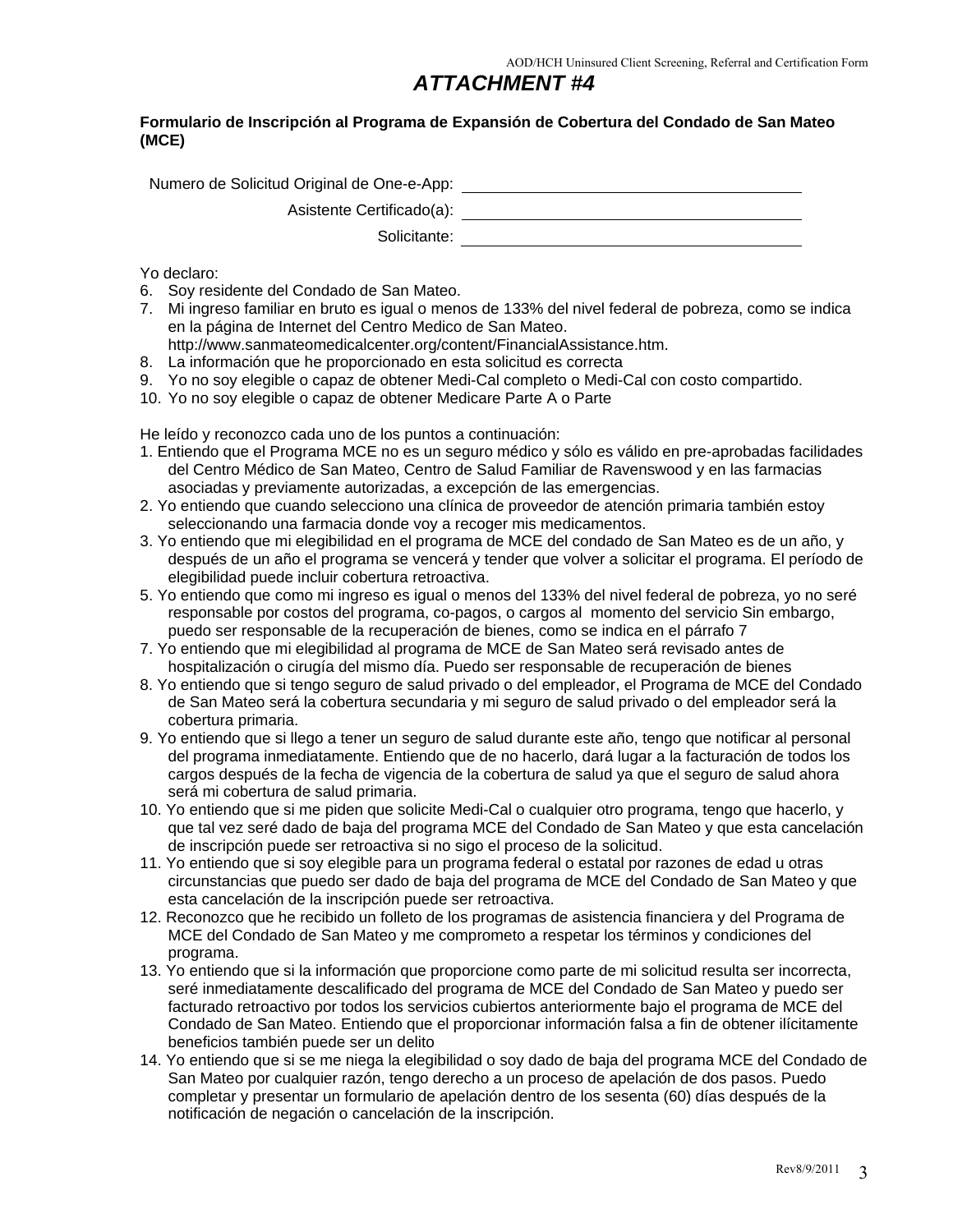- El paso primero de apelación es una revisión de elegibilidad individual (Individual Eligibility Review IER) para apelar cualquier cuestión financiera y no financiera relacionada con mi elegibilidad y la capacidad de pagar.
- Si no estoy satisfecho con la decisión del proceso de IER, puedo apelar a la elegibilidad y la comisión de evaluación financiera (Financial Review Committee EFRC).
- Si no estoy satisfecho con el proceso de apelación EFRC como se anota arriba, puedo pedir una audiencia estatal.
- 15. Yo entiendo que los derechos y las declaraciones anteriores se aplican siempre y cuando sea participante en el programa de MCE del Condado de San Mateo. Yo entiendo que esta forma de derechos y declaraciones sólo se requiere en mi primera solicitud al programa de MCE del Condado de San Mateo y no durante mi renovación del programa de MCE del condado de San Mateo.

Declaro bajo pena de perjurio que la información proporcionada es verdadera y correcta. Además, al firmar a continuación, por la presente autorizo al personal del Condado de San Mateo, agentes o contratistas, a verificar y/o investigar mi elegibilidad. Dicha investigación/verificación puede incluir la obtención y uso de la información y los documentos que poseen otros organismos públicos y privados, incluyendo pero no limitado a, los registros del departamento de servicios de manutención infantil. (Department of Child Support Services).

|  | <b>Firma Del Participante</b> |  |  |
|--|-------------------------------|--|--|
|--|-------------------------------|--|--|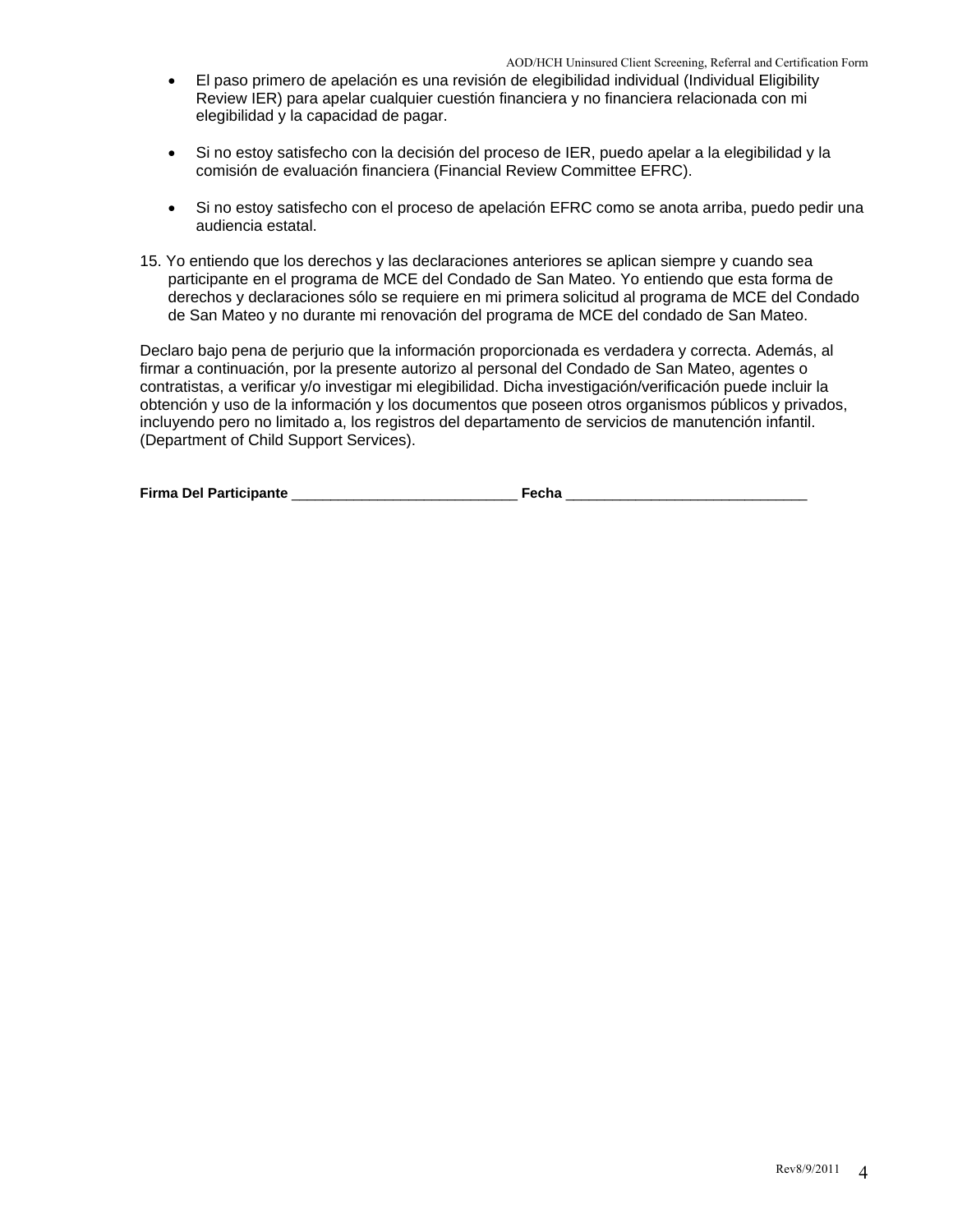#### **San Mateo Access and Care for Everyone (ACE) Enrollment Form**

Original One-e-App Application ID:

Certified Application Assistor: \_\_\_\_\_\_\_\_\_\_\_\_\_\_\_\_\_\_

Applicant:

I declare that:

- 11. I am a resident of San Mateo County.
- 12. My gross monthly family income is at or below 200% of the Federal Poverty Level as indicated on the San Mateo Medical Center website (see below for link).
	- http://www.sanmateomedicalcenter.org/content/FinancialAssistance.htm.
- 13. The information I provided in this application is accurate.
- 14. I am not eligible for and I am unable to obtain Full-Scope Medi-Cal or Share of Cost Medi-Cal.
- 15. I am not eligible for and I am unable to obtain Medicare Part A or Part B.
- 16. I am currently unable to obtain any private insurance.
- 17. I have not had private or employer-sponsored health insurance for the past three (3) months.

I have read and acknowledge each of the following:

- 1. I understand that the ACE Program is not an insurance program and is only valid at pre-approved San Mateo Medical Center facilities, Ravenswood Family Health Center, or pre-authorized referral locations and pharmacies.
- 2. I understand that when I select a Primary Care Provider Clinic I am also selecting a pharmacy where I will get my prescriptions.
- 3. I understand that my eligibility for the ACE Program will expire one year from the program's effective date, and that I must thereafter reapply. The eligibility period may include retroactive coverage.
- 4. I understand if my income is between 133.01 to 200% of the federal poverty level, I will be charged a \$240 enrollment fee and I agree to pay this. I understand that I am responsible for paying all program fees, co-payments, and charges. I understand that an enrollment fee assistance may be available based on my personal financial circumstances. I understand that I can ask a Community Health Advocate (CHA) or Certified Application Assistor (CAA) how to apply for assistance. I understand that I will be referred to a collection agency if I have an unpaid enrollment fee balance that is more than a year old.
- 5. I understand that if my income is at or below 133% of the federal poverty level, I will not be responsible for any program fees, co-payments, or charges at time of service. However, I may be responsible for Estate Recovery as indicated in paragraph 7.
- 6. I understand that there are co-payments associated with the health services that I receive including but not limited to inpatient stays, same day surgeries, doctor visits, prescriptions, and that I may be responsible for these co-payments if I am not placed in a fee waiver category. I understand that I can pay these co-payments at the time of service or will be billed for any unpaid balance. I understand that I can speak to a Financial Counselor if I need to establish a payment plan or need assistance in making payments.
- 7. I understand that my eligibility for the ACE Program will be reviewed prior to hospital stays or same-day surgeries. I may be responsible for an Estate Recovery.
- 8. I understand that if I had private or employer health insurance and dropped it then I must wait three (3) months before I can be eligible for the ACE Program.
- 9. I understand that if I become eligible for health insurance during this year, I must notify registration staff immediately. I understand that failure to do so will result in being billed for all charges after the effective date of health coverage.
- 10. I understand that if I am asked to apply for Medi-Cal or any other program, I must do so and that I maybe disenrolled from the ACE program and that this disenrollment may be retroactive if I fail to follow-through with the application process.
- 11. I understand that if I become eligible for a federal or state program due to age or other circumstances then I may be disenrolled from the ACE Program and that this disenrollment may be retroactive.
- 12. I acknowledge that I have received copies of the Financial Assistance Programs brochure and the ACE Program brochure and I agree to abide by program terms and conditions.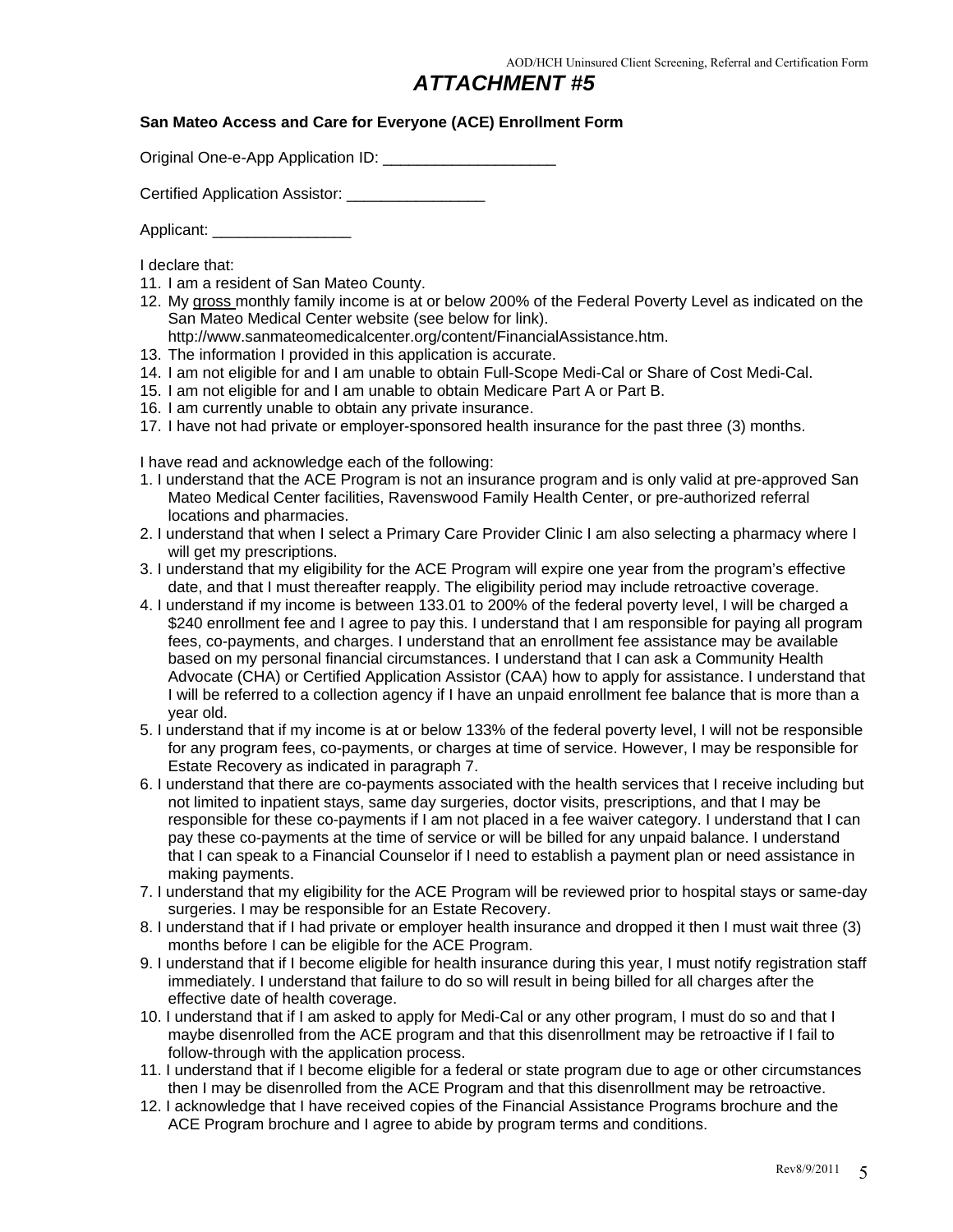- 13. I understand that if the information I provide as part of my application is found to be inaccurate, I will be immediately disqualified from the ACE Program and may be billed retroactively for all services previously covered under the ACE Program. I understand that providing false information in order to wrongfully obtain benefits may also be a criminal offense.
- 14. I understand that if I am denied eligibility, disenrolled from the ACE Program for any reason or wish to request a waiver or reduction of co-pays, fees or charges; I have the right to a two-step appeals process. I I may complete and submit an appeal form within sixty (60) days after notice of denial or disenrollment.
	- The first appeal step is an Individual Eligibility Review (IER) to appeal any financial and nonfinancial issues relating to my eligibility and ability to pay.
	- If I am not satisfied with the decision from the IER process, I can appeal to the Eligibility and Financial Review Committee (EFRC).
	- I understand that if my ACE program is funded under the State's Low Income Health Program (LIHP), then I may request to file for a State hearing If I am not satisfied with the EFRC appeal process as stated above.
- 15. I understand that the foregoing rights and declarations apply as long as I am an ACE participant. I understand that this rights and declarations form is only required at my initial ACE enrollment and not during my ACE program renewal.

I declare under penalty of perjury that the above information is true and correct. Further, by signing below, I hereby authorize County personnel, agents or contractors, to verify and/or investigate my eligibility. Such investigation/verification may include the obtaining and use of information and documents possessed by other public and private agencies, including, but not limited to, records of the Department of Child Support Services.

| <b>Participant Signature</b> |  | )at |
|------------------------------|--|-----|
|------------------------------|--|-----|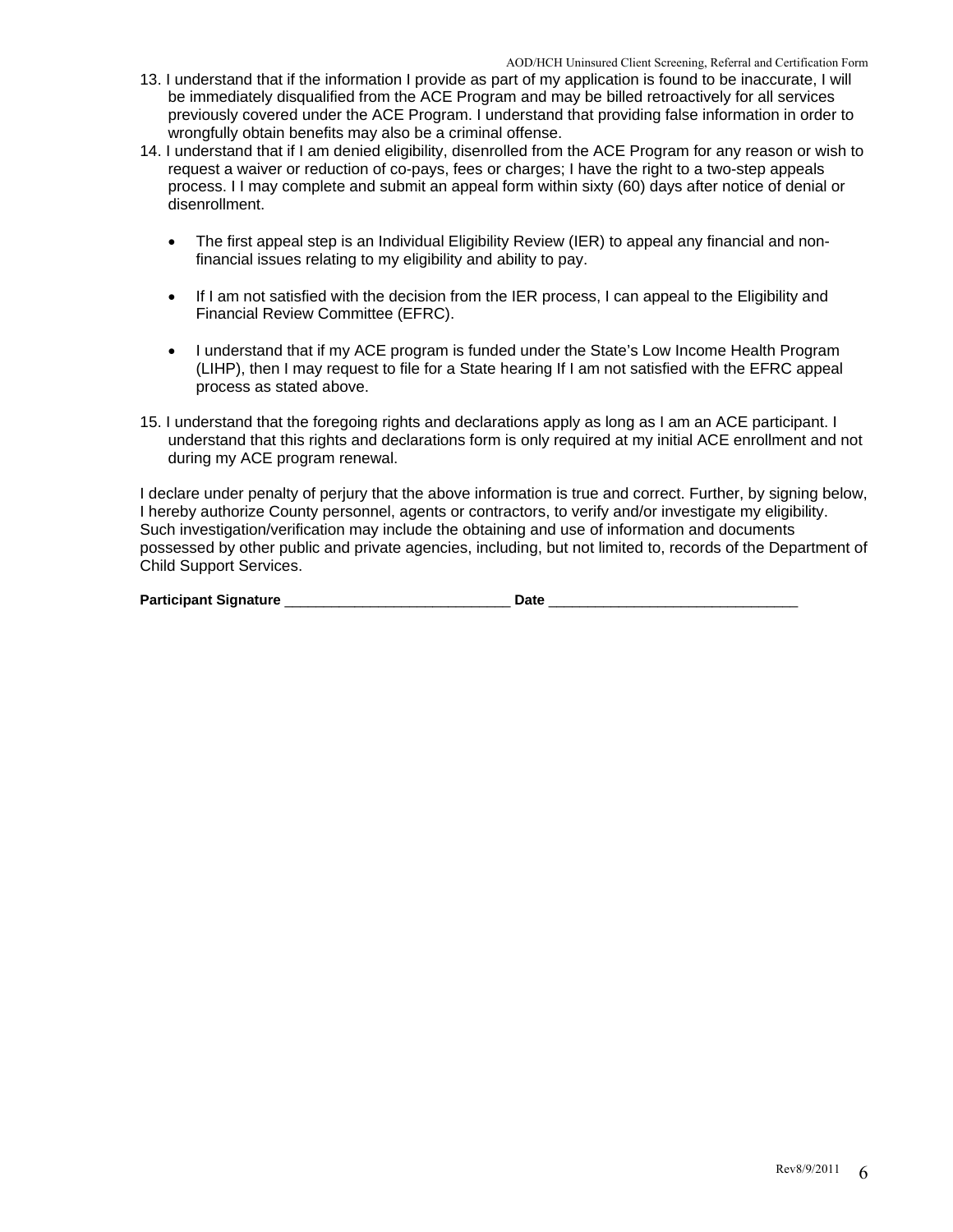#### **Formulario de Inscripción al Programa de Acceso y Cuidado Para Todos (ACE) de San Mateo**

| Solicitud No.: | $\sim$ $\sim$ $\sim$ $\sim$ $\sim$ $\sim$<br>Asistente Certificado: |
|----------------|---------------------------------------------------------------------|
| Solicitante:   |                                                                     |

I declare that:

- 1. Soy residente del Condado de San Mateo.
- 2. Mi ingreso familiar en bruto es igual o menos de 200% del nivel federal de pobreza, como se indica en la página de Internet del Centro Medico de San Mateo
- http://www.sanmateomedicalcenter.org/content/FinancialAssistance.htm
- 3. La información que he proporcionado en esta solicitud es correcta
- 4. No soy elegible y no puedo obtener Medi-Cal de cobertura completa o de costo compartido.
- 5. No soy elegible y no puedo obtener Medicare Parte A o Parte B.
- 6. No tengo la habilidad de obtener un seguro medico privado.
- 7. Por los últimos tres meses no he participado en ningún seguro médico privado u ofrecido por mi empleador.

He leído y reconozco cada uno de los puntos a continuación:

- 1. Entiendo que el Programa ACE no es un programa de seguro médico y solamente es válido en las facilidades del Centro Médico de San Mateo, Centro de Salud Familiar de Ravenswood y en las farmacias asociadas y previamente autorizadas.
- 2. Yo entiendo que cuando selecciono una clínica de proveedor de atención primaria también estoy seleccionando la farmacia donde voy a recoger mis medicamentos.
- 3. Entiendo que mi elegibilidad para el Programa ACE vence un año a partir del primer día del mes en el que hice la solicitud, y tendré que solicitar renovación de mi programa a partir de entonces.
- 4. Entiendo que se me cobrará una cuota de inscripción \$250 la cual estoy de acuerdo a pagar, si mis ingresos son más de 133% del nivel de pobreza federal. Entiendo que puedo escoger hacer pagos de pequeñas cantidades durante todo el año hasta pagar el total. Si tengo problemas cumpliendo con los pagos, podré preguntar acerca de mi elegibilidad para asistencia de pagos llamando al Asesor de Salud Comunitaria o una asistente de solicitud. Entiendo que después de un año mi balance será mandado a una agencia de colección.
- 5. Yo entiendo que como mi ingreso es igual o menos del 133% del nivel federal de pobreza, yo no seré responsable por costos del programa, co-pagos, o cargos al momento del servicio Sin embargo, puedo ser responsable de la recuperación de bienes, como se indica en el párrafo 7
- 6. Yo entiendo que hay co-pagos asociados con servicios de salud, incluyendo pero no limitado a, hospitalizaciones, cirugías el mismo día, las visitas al médico, recetas médicas, y que pueden ser responsables de estos co-pagos si no estoy en una categoría de sin costo. Yo entiendo que pueden pagar estos copagos en el momento del servicio o se me cobrará por cualquier servicio que no pagado. Yo entiendo que yo puedo hablar con un consejero financiero si tengo que establecer un plan de pago o necesita ayuda para hacer los pagos.
- 7. Entiendo que mi elegibilidad para el Programa ACE será revisada antes de cualquier hospitalización o cirugía ambulatoria y puede ser responsable por Recuperación de bienes.
- 8. Yo entiendo que si yo tenía seguro de salud privado o del empleador y la cancelo, entonces debo esperar tres meses antes de que pueda ser elegible para el programa de ACE.
- 9. Entiendo que si yo resulto elegible para algún seguro médico durante este año, deberé notificar inmediatamente al personal de registro. De no hacer esto, se me cobrarán los cargos desde la fecha efectiva de mi cobertura médica.
- 10. Entiendo que si se me pide solicitar cobertura de Medi-Cal u otro programa deberé hacerlo.
- 11. Yo entiendo que si soy elegible para un programa federal o estatal por razones de edad u otras circunstancias que entonces puede ser dado de baja del programa de la ACE y que esta cancelación de inscripción puede ser retroactiva
- 12. Reconozco que he recibido copia del folleto del ACE y estoy de acuerdo a atenerme a todos sus términos y condiciones.
- 13. Entiendo que si la información que proporciono como parte de la solicitud de inscripción está incorrecta, seré descalificado(a) inmediatamente del programa y recibiré cobros en forma retroactiva de servicios prestados anteriormente cubiertos bajo el Programa ACE. También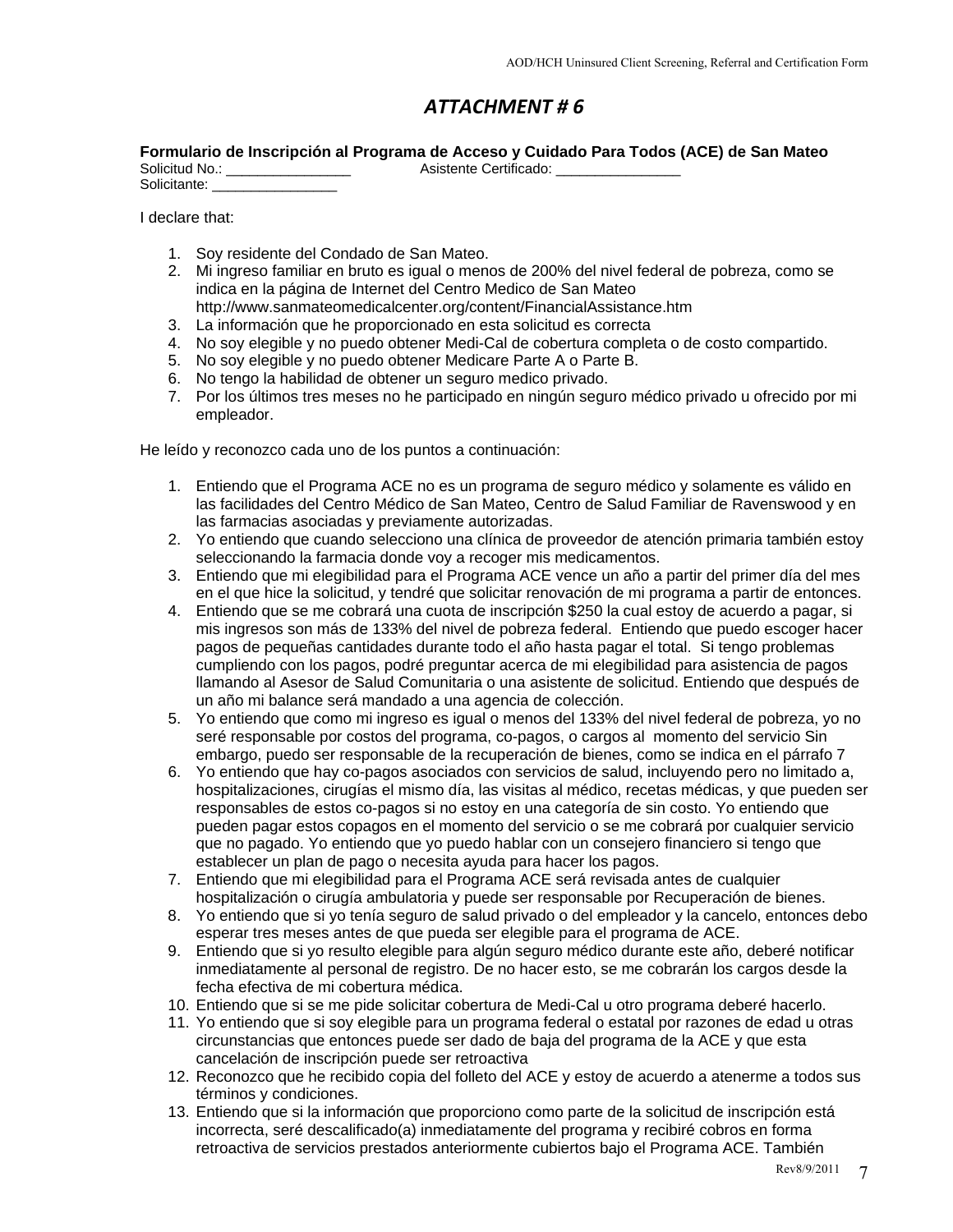entiendo que proporcionar información incorrecta para obtener algún beneficio es ilegal y constituye una ofensa criminal.

- 14. Entiendo que si se me niega elegibilidad, o se me descalifica del ACE por alguna razón, o deseo pedir exoneración o reducción de pagos complementarios, cuotas o cargos, tengo el derecho a un proceso de apelación de dos pasos y se me permitirá presentar evidencia de elegibilidad o argumentar circunstancias especiales basadas en mi incapacidad de pago. Podré completar y someter a aprobación el formulario de apelación dentro de los 60 días subsiguientes a la notificación de rechazo o descalificación. Recibiré una respuesta por escrito dentro de los próximos 30 días laborales a partir de la fecha en que mi apelación fue recibida.
	- El primer paso de apelación es una Revisión de Elegibilidad Individual (IER) para apelar cualquier problema financiero o no financiero relacionado con mi elegibilidad y capacidad de pago.
	- Si no estoy satisfecho con la decisión del proceso de IER, podré apelar al Comité de Revisión Financiera y Elegibilidad (EFRC).

Declaro bajo pena de perjurio que la información anterior es verdadera y correcta. Al firmar abajo, por este medio autorizo al personal, agentes y contratistas del Condado a verificar y/o investigar mi elegibilidad. Dicha investigación o verificación puede incluir la adquisición y uso de información y documentos en posesión de otras agencias públicas y privadas, incluyendo, pero sin limitarse a, los registros del Departamento de Servicios de Manutención de Hijos.

**Firma del Participante** \_\_\_\_\_\_\_\_\_\_\_\_\_\_\_\_\_\_\_\_\_\_\_\_\_\_\_\_\_\_\_\_\_\_\_ **Fecha** \_\_\_\_\_\_\_\_\_\_\_\_\_\_\_\_\_\_\_\_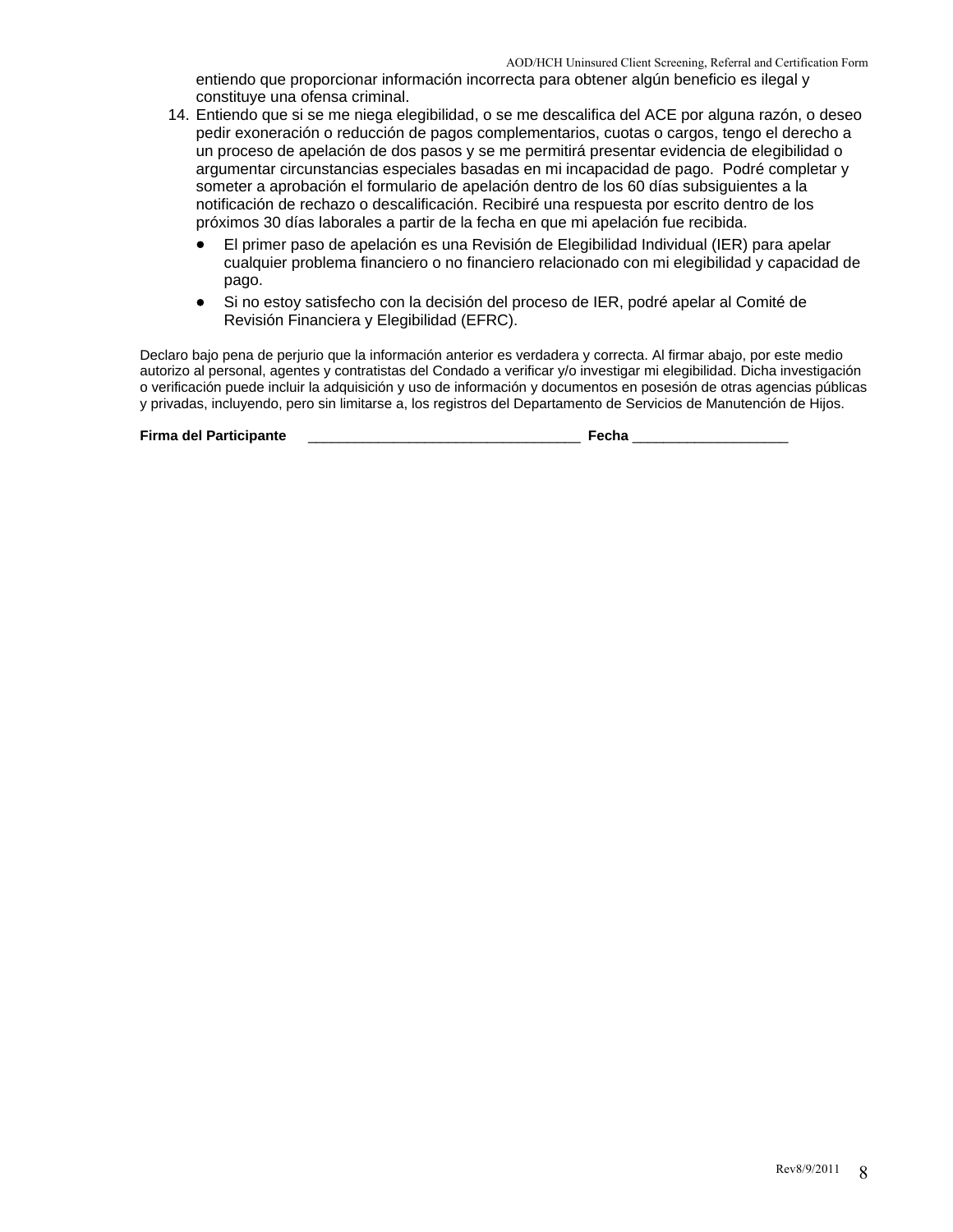## **Income and County Residency Certification Of Alcohol & Other Drug Program (AOD) or Healthcare for the Homeless (HCH) ACE County Applicants**

*\*This certification is only valid for applicants who cannot provide US citizenship or legal permanent residency verifications. These applicants will only be enrolled in the ACE County program and will not be eligible for any Coverage Initiative benefits\** 

Applicant Name

Date of Birth SMMC Medical Record Number

This document certifies that the applicant is

#### A AOD/HCH CLIENT:

i. The above named applicant is a client/resident of the following agency (check one) or is a homeless applicant living at the address below:

- 
- □ Behavioral Health Recovery Services □ OTHER please indicate address below

 $ii. \Box$  Check the box if the above agency address is where all client ACE correspondence should be mailed.

ii. If client has a separate mailing address such as post office box, please indicate address below:

INCOME ELIGIBLE (See Income Guideline Attachment):

\_\_\_\_\_\_\_\_\_\_\_\_\_\_\_\_\_\_\_\_\_\_\_\_\_\_\_\_\_\_\_\_\_\_\_\_\_\_\_\_\_\_\_\_\_\_\_ \_\_\_\_\_\_\_\_\_\_\_\_\_\_\_\_\_\_\_\_\_\_\_\_\_\_\_\_\_\_\_\_\_\_\_\_\_\_\_\_\_\_\_\_\_\_\_

The above applicant's income has been verified upon agency/shelter intake and:

 $\Box$  Applicant's income is at or below 133% of the Federal Poverty Level.

OR

□ Applicant's income is between 134% and 200% of the Federal Poverty Level.

 $\mathcal{L}_\mathcal{L}$  , and the contribution of the contribution of the contribution of the contribution of the contribution of the contribution of the contribution of the contribution of the contribution of the contribution of

 $\mathcal{L}_\mathcal{L}$  , and the contribution of the contribution of the contribution of the contribution of the contribution of the contribution of the contribution of the contribution of the contribution of the contribution of

#### SAN MATEO COUNTY RESIDENT:

 $\Box$  The above applicant is a San Mateo County resident at intake at the above AOD/HCH agency and intends to reside in San Mateo County upon discharge from the above AOD/HCH agency.

Name of agency contact person or CAA Date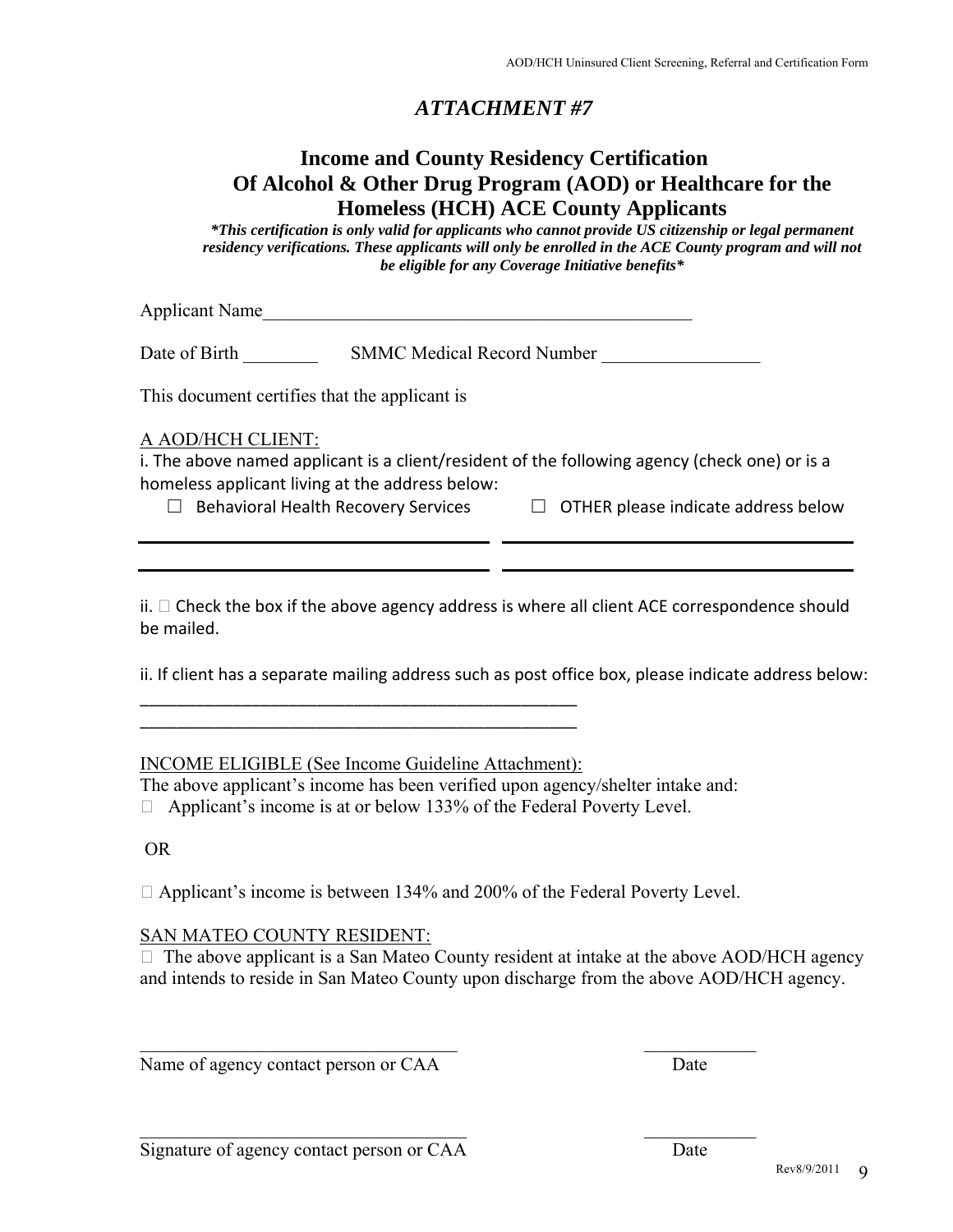**Remember your ACE application is still not complete. You still need to provide the original copies of your US citizenship and identity documents OR a copy of your Legal Permanent Residency status (green card, passport with I-94 stamp, etc.)** Once you have the appropriate documents please bring them to the San Mateo Medical Center or any of its Satellite Clinic. For more information, please call the Health Coverage Unit Hotline at 650-616-2002.

| <b>Applicant Name:</b> |  |  |  |
|------------------------|--|--|--|
|                        |  |  |  |

Date of Birth:

**One-e-App Application ID:** 

## **HOW TO PROVIDE YOUR CITIZENSHIP AND IDENTITY DOCUMENTS:**

The easiest way for U.S. citizens or nationals to provide **both** proof of citizenship and Identity is with **one** of these documents:

- $\Box$  U.S. Passport issued without limitation (expired ones are acceptable)
- □ Certificate of Naturalization (n-55 or N570)

\_\_\_\_\_\_\_\_\_\_\_\_\_\_\_\_\_\_\_\_\_\_\_\_\_\_\_\_\_\_ \_\_\_\_\_\_\_\_\_\_\_\_\_\_\_\_\_

 $\Box$  Certificate of US Citizenship (N-560 or N-561)

# **-OR-**

If you do not have one of the documents above, please provide….

- □ U.S. Birth Certificate
- □ Certification of Report of Birth (DS-1350)
- □ Report of Birth Abroad of a U.S. Citizen (FS-240)
- □ State Department certification of Birth (FS-545 or DS-1350)
- □ U.S. Citizen Identification Card (I-197 or I-179)
- **One** Citizenship document **AND** One Identity document
	- □ Driver's License issued by a U.S. State or Territory with photograph or other identifying information
	- □ School Identification Card with Photograph
	- □ U.S. Military I.D. Card or draft record
	- □ A U.S. Passport (issued with limitation)

#### **Good Faith Effort Affidavit**

I, Letter that I will work with the San Mateo County Health Coverage is a setter that I will work with the San Mateo County Health Coverage Unit and Certified Application Assistors to collect my U.S. citizenship, U.S. legal permanent residency, and/or identity information to meet the program requirements under the San Mateo County Medicaid Expansion Program (MCE) and/or the Access and Care for Everyone (ACE) program.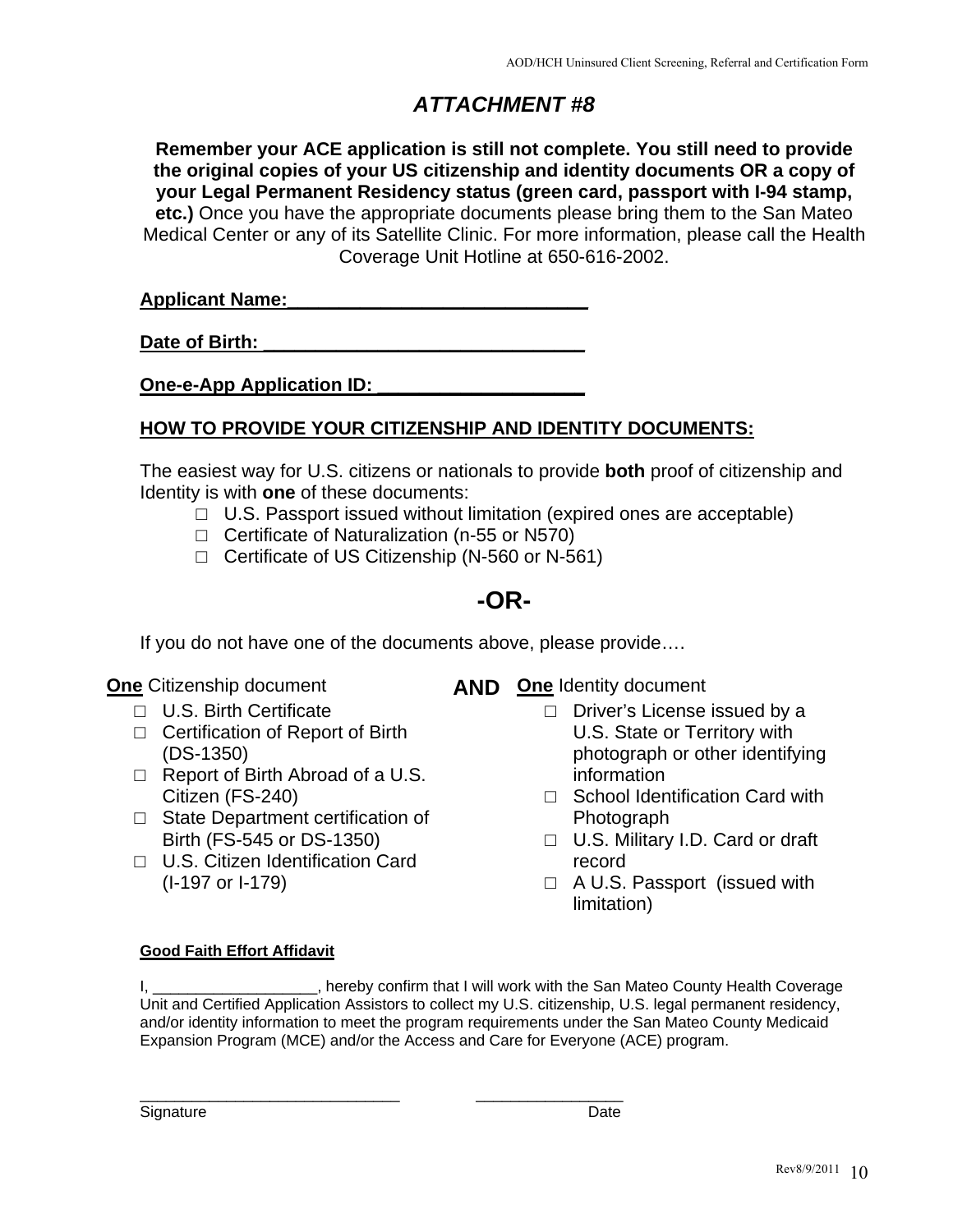#### **SELF AFFIDAVIT OF INCOME LETTER**

| Applicant's Name: |  |  |
|-------------------|--|--|
| Address:          |  |  |

City, State, Zip Code:

Phone Number:\_\_\_\_\_\_\_\_\_\_\_\_\_\_\_\_\_\_\_\_\_\_\_\_\_\_\_\_\_

Today's Date: \_\_\_\_\_\_\_\_\_\_\_\_\_\_\_\_\_\_

To Whom It May Concern:

I am providing this affidavit to verify my income as I have no other income documentation available to me.

| $\Box$ I receive \$                                       | (gross amount), and the frequency of pay is (weekly, every two weeks, |  |  |  |  |
|-----------------------------------------------------------|-----------------------------------------------------------------------|--|--|--|--|
| twice a month or monthly). I last received this amount on |                                                                       |  |  |  |  |
| My employer's name is                                     | and their phone number is (<br>$\overline{\phantom{0}}$               |  |  |  |  |

| $\Box$ I have no income and am being financially supported by |               | . $My$                               |
|---------------------------------------------------------------|---------------|--------------------------------------|
| relationship to this person is                                |               | and the contact information for this |
| person is                                                     | (address) and | (phone                               |
| number).                                                      |               |                                      |

I understand that this information is subject to verification by the County of San Mateo. I certify that this information presented in this letter is true and correct to the best of my knowledge and belief.

Sincerely,

\_\_\_\_\_\_\_\_\_\_\_.

Applicant Signature

 $\mathcal{L}_\text{max}$  , where  $\mathcal{L}_\text{max}$  and  $\mathcal{L}_\text{max}$  and  $\mathcal{L}_\text{max}$